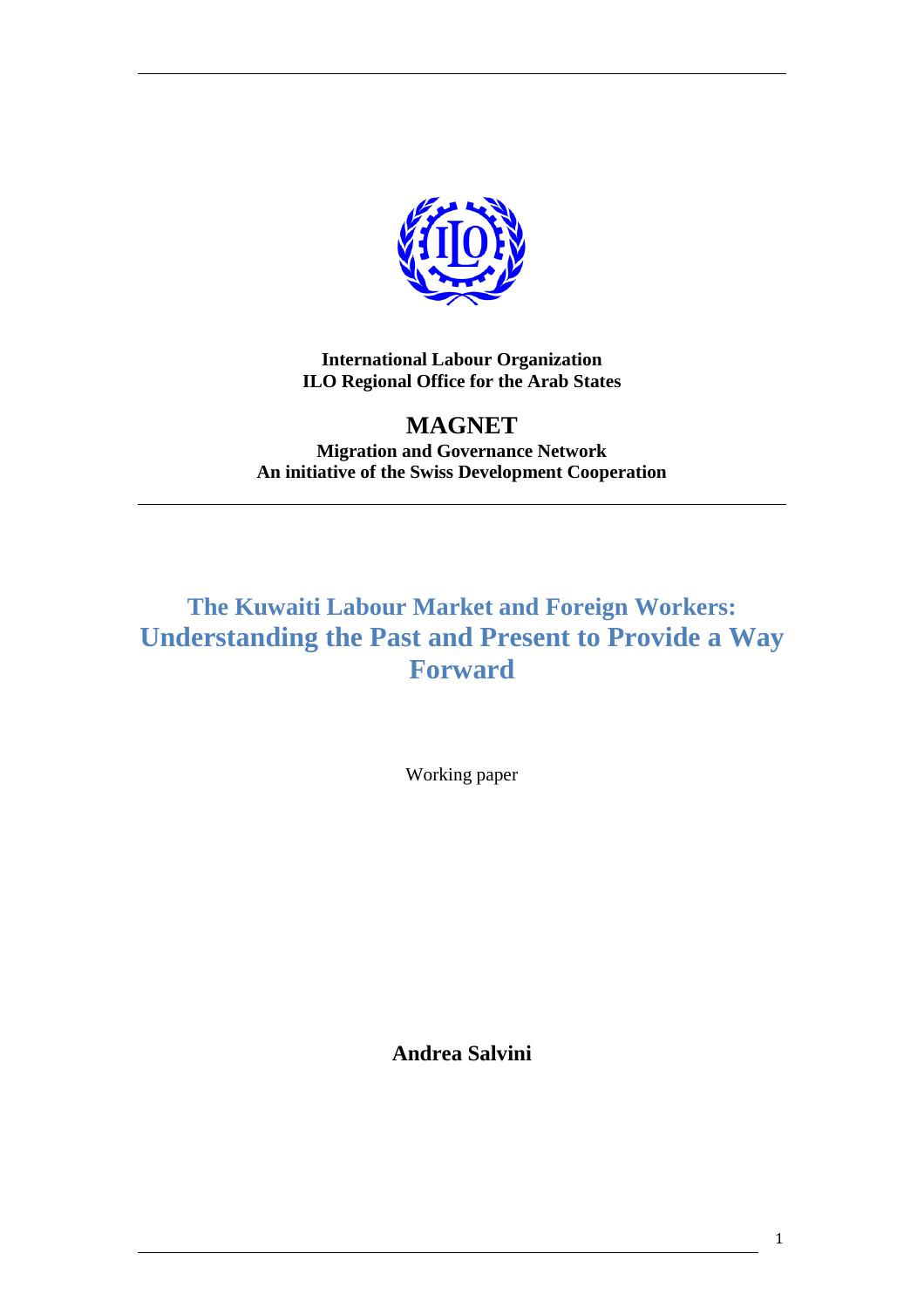# **Contents**

| 2.1 Labour market segmentation in GCC and a 'race to the bottom' for workforce |
|--------------------------------------------------------------------------------|
|                                                                                |
|                                                                                |
|                                                                                |
|                                                                                |
|                                                                                |
|                                                                                |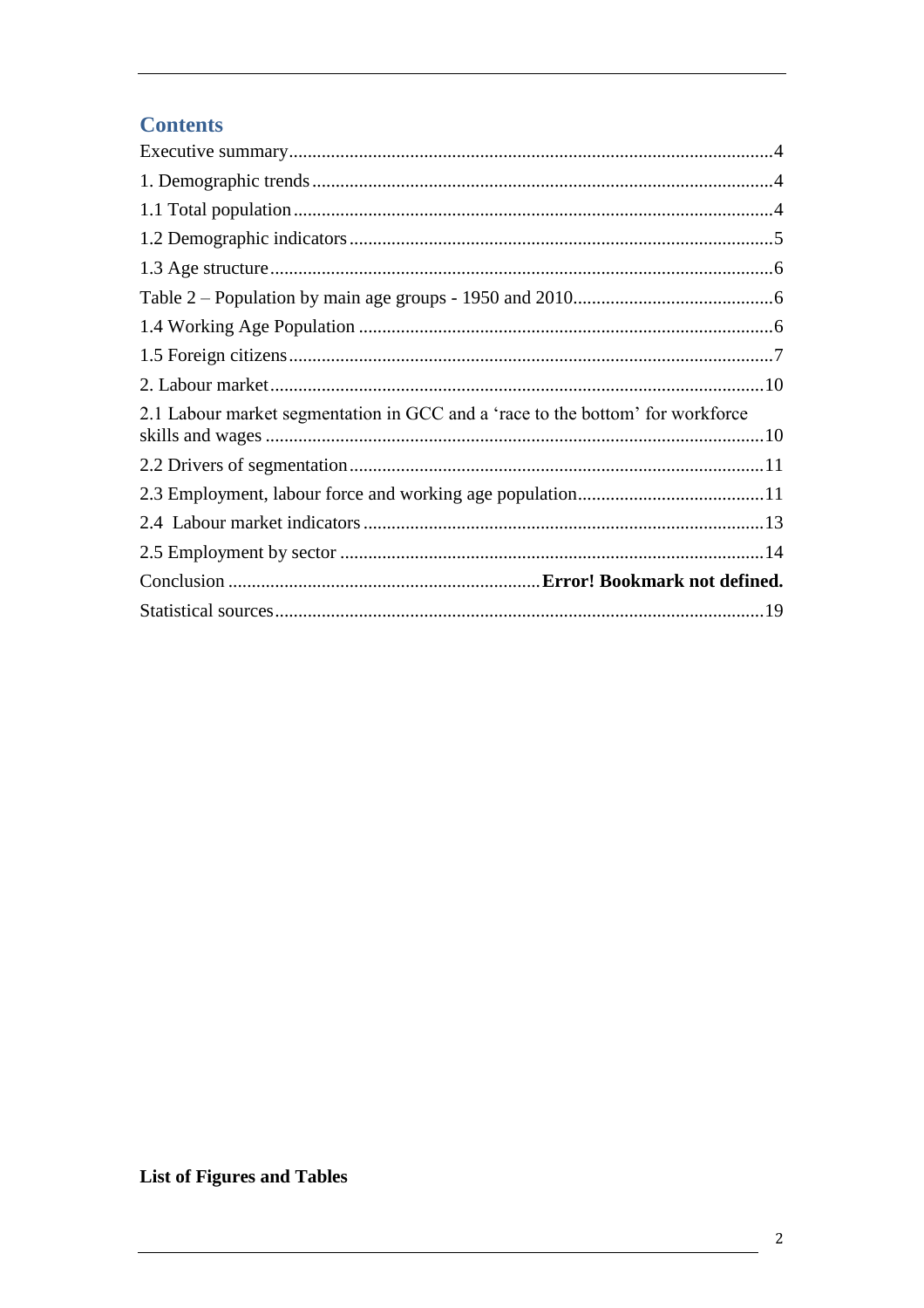| <u> Figure 1 – Natural Balance, Migration Balance and Total Balance: 1950-2100</u> 5                                |
|---------------------------------------------------------------------------------------------------------------------|
| <u>Figure 2 – Crude birth rate, Crude death rate and population growth rate; 1950-2100.6</u>                        |
| Figure 3 – Working age population: generational entries, generational exits and<br>generational balance - 1950-2100 |
| Figure 4: Working age population: generational balance, migration balance and total<br>balance - 1950-2100          |
| Figure 5 – Kuwait contributions to Employment, Labour Force and WAP Growth                                          |
| <u>Figure 6 – Employment to Population ratio by sex: 2005-2011. Kuwaiti - Non</u>                                   |
| <u>Figure 7 – Sectors share in employment: 2005 and 2011 and absolute variation15</u>                               |
| Figure 8 – Sectors contributions to Total Employment growth between 2005 and 2011                                   |
| <u>Figures 8 and 9 – Sectors contributions to Kuwaiti and Non Kuwaiti employment</u>                                |

| <u>Table 3 – Foreign citizens by country of origin</u> .                                               |
|--------------------------------------------------------------------------------------------------------|
| <u>Table 4 - Contribution to population growth by Non Kuwaiti and women: total and by</u>              |
| <u>Table 5 – Main labour market variables by sex and nationality, absolute values,</u>                 |
| Table 6 – Main labour market variables; per centage of women, 2005 and 2011 13                         |
| <u>Table 7 – Population by main age group and main labour market variables; per</u>                    |
| <u>Table 8 – Main labour market indicators by sex and nationality: 2005 and 2011</u> 14                |
| <u>Table 9 – Employed by sex, nationality and sector; absolute value and per centage</u>               |
| <u>Table 10 – Employed by sex, nationality and sector: absolute value and per centage</u>              |
| <u>Table 11 – Non Kuwaiti workers; per centage in the main economic sectors and per</u>                |
| <u>Table 12 – Women <math>(\%)</math> in the main economic sectors and per centage distribution by</u> |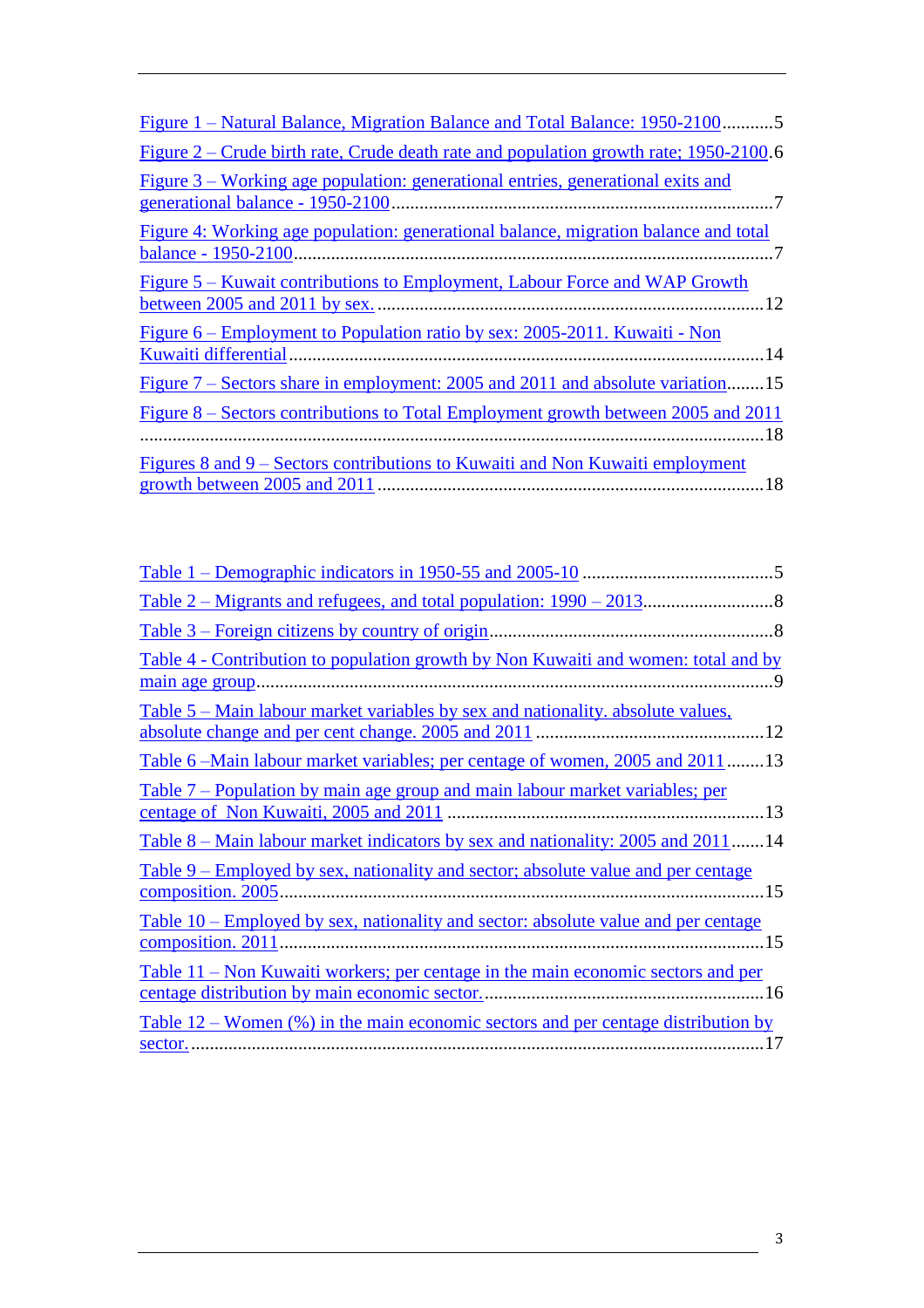#### <span id="page-3-0"></span>**Executive summary**

This policy brief examines the influence of demographic transition and migration on the development of the Kuwait labour market and economy. In 2011 the Kuwaiti government announced that it would reduce the usage of the Kefala system: the primary mechanism by which migrant labour enters the country. The government aims to promote a 'Kuwaitisation' of the labour market away from a reliance on foreign labour. However, they face a number of challenges and structural issues that must be addressed in order to offset this dependence such as school quality, higher education standards and lack of vocational training. In addition, there is a low proportion of the national labour force in scientific and technical occupations; a lack of legislation encouraging the Kuwaiti labor force to work in the private sector and a lack of legislation that supports and promotes SMEs.

The Kuwaiti economy has created many jobs but they do not significantly contribute to productivity growth, given that most of this employment is located private household work and the public sector. Further policies must be introduced to support the development of the private sector in tandem with supply side factors such as education and skills training of the national population in order for productivity growth to rise.

The immigration system and policies have bolstered labour market segmentation and the concentration on low-productivity forms of employment. As empirical evidence demonstrates these forms of employment are more profitable than investing in the private sector. However, the Kuwaiti government should be more cognizant of the sustainability of oil revenues to fund welfare for Kuwait nationals and the reliance on public sector employment. A more sustainable and rational policy option that will be of benefit to Kuwaiti nationals and the long term sustainability of the economy would be to increase investment in SME's, secondary and higher education.

#### <span id="page-3-1"></span>**1. Demographic trends**

#### <span id="page-3-2"></span>**1.1 Total population**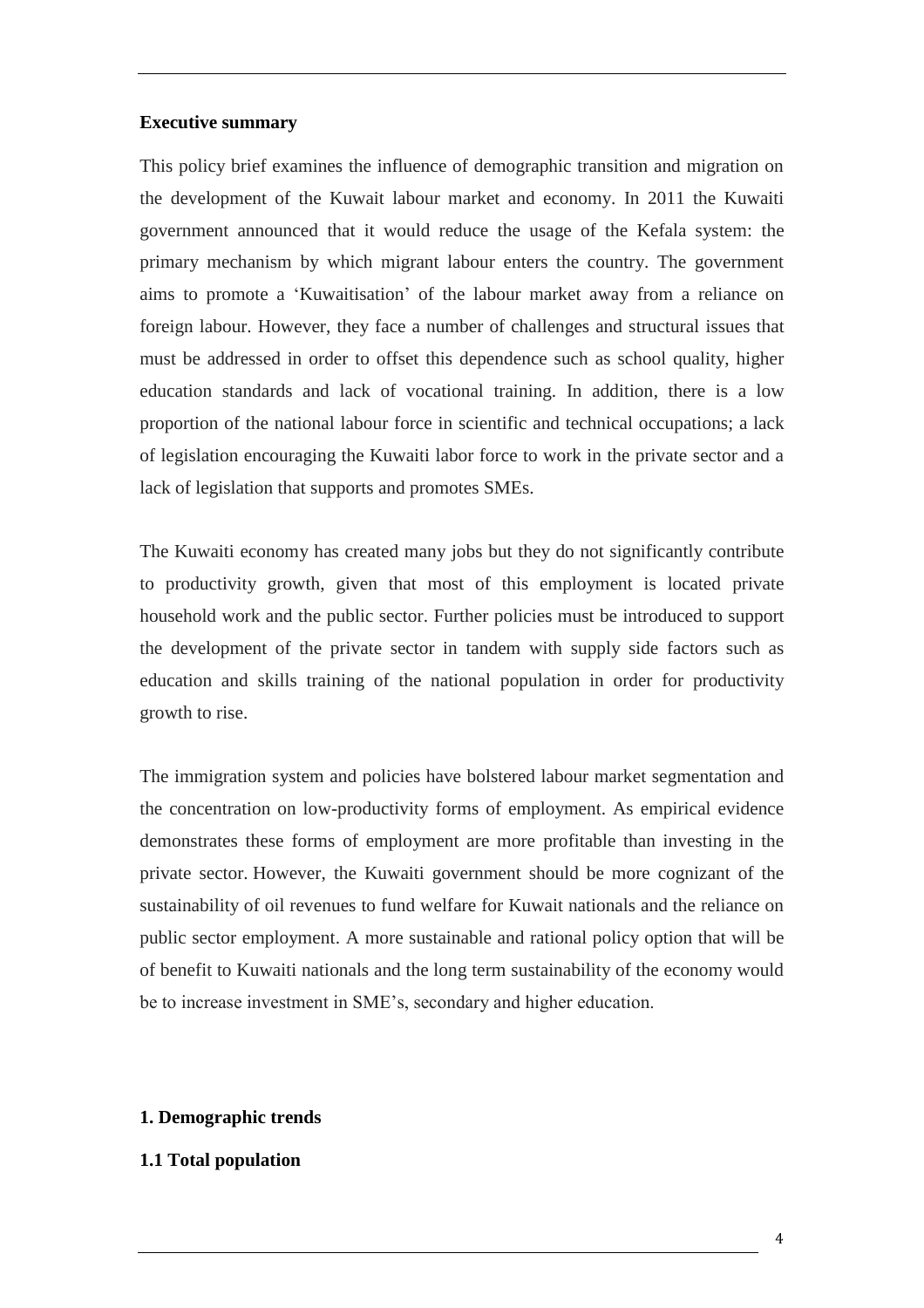The total population has increased from 153,000 in 1950 to over three million in 2010. The first phase of the demographic transition -during which natural balance is positive and increasing - is expected to be completed by 2020. The contribution of migration to population growth in Kuwait since 1995 has become a key issue. From 1995 migration has significantly contributed to the natural population balance (Figure 1). Projected United Nations figures which indicate that migration will progressively decrease to zero by the end of the century is unrealistic given migration trends over the last five years which show no signs of rapidly decreasing. In examining the labour market trends of Kuwait greater attention needs to be placed on the relationship and interdependence between migration, demographic trends and economic growth.

Figure 1 shows the impact of the 1990 war: a pronounced decline in the number of births, while the Migration Balance registered a negative value.



<span id="page-4-1"></span>**Figure 1 – Natural Balance, Migration Balance and Total Balance: 1950-2100**

<span id="page-4-0"></span>*Source: Adapted from UNDESA data. UNDESA 2013*

#### **1.2 Demographic indicators**

In order to understand the demographic trends outlined it is important to consider a number of indicators (Table 1). In 1950 the Total Fertility Rate (TFR) was 7.2 children per woman and remained so until 1970, after which it decreased to its present value of 2.7. The number of births has, however, continued to increase since the per centage increase in the number of women in fertile age has more than offset the decline in the TFR. Life Expected at Birth (LEB) has increased from 53.4 to 73.8. This is due to the decline in the Infant Mortality Rate (IMR) that is now below 10 per thousand. At the time of Kuwait's independence at the beginning of the 1960s the IMR was ten times higher.

#### <span id="page-4-2"></span>**Table 1 – Demographic indicators in 1950-55 and 2005-10**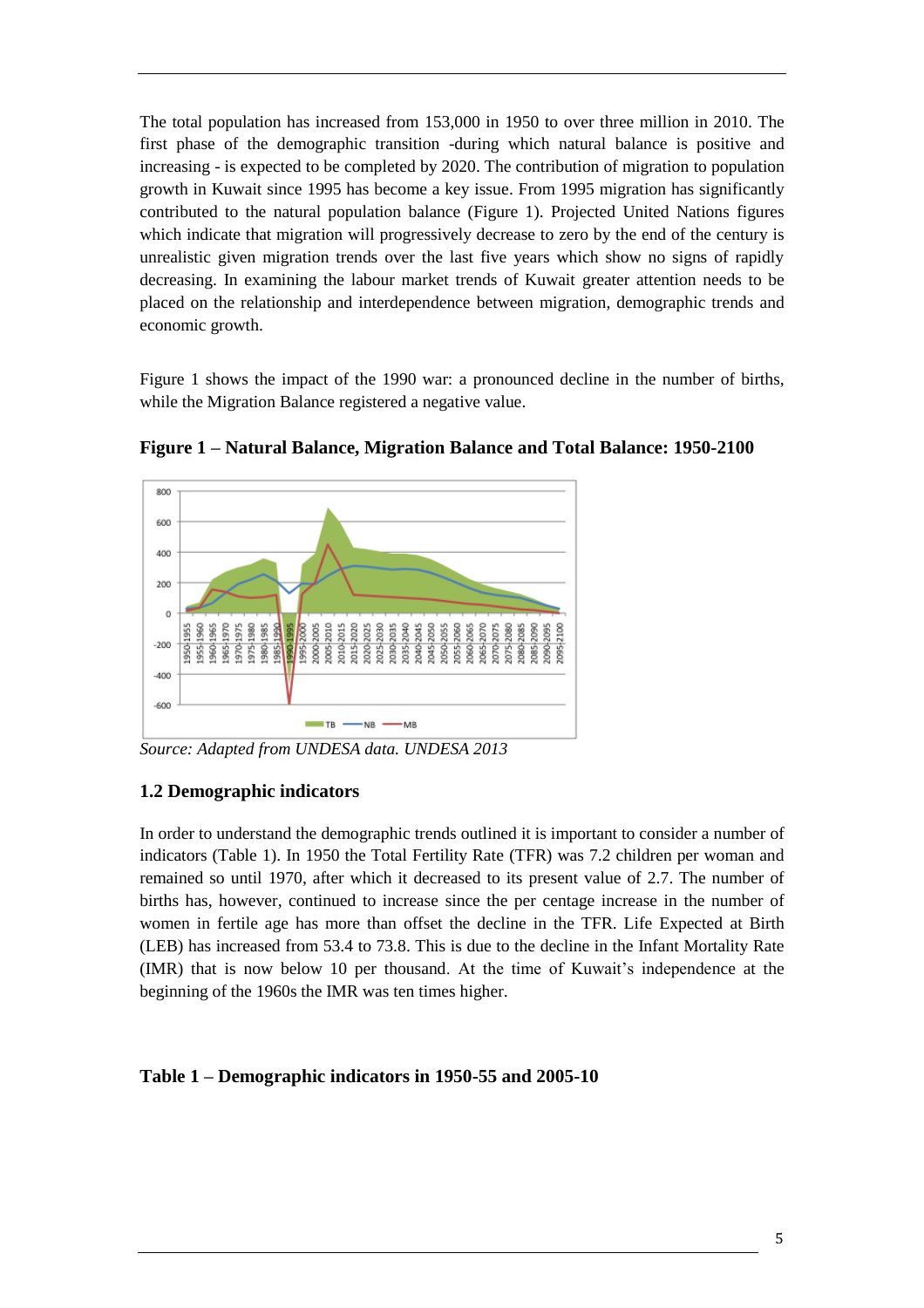|           | TFR    | <b>LEB</b> | CBR   | CDR     | PGR         | IMR      |
|-----------|--------|------------|-------|---------|-------------|----------|
| 1950-1955 | 7.2    | 53.4       | 43.7  | 13.6    | 30.1        | 123.8    |
| 2005-2010 | 2.7    | 73.8       | 21.7  | 3.1     | 18.6        | 9.7      |
| Diff.     | $-4.5$ | 20.4       | $-22$ | $-10.5$ | e<br>$-11.$ | $-114.1$ |

*Source: UNDESA 2013*

Figure 2 shows that the demographic transition was initiated by the decline in mortality rates, while the birth rate began to decline in 1970.

<span id="page-5-3"></span>**Figure 2 – Crude birth rate, Crude death rate and population growth rate; 1950- 2100**



*Source: adapted from UNDESA data; UNDESA 2013*

#### <span id="page-5-0"></span>**1.3 Age structure**

The demographic transition has led to a significant change in population age structure. The increase in births between 1950 and 1975 led to a youth bulge of 45% (Table 2). Between 1975 and 2010 the proportion of young people decreased to around 25 per cent, whilst the Working Age Population reached 73 per cent. Between 2005 and 2011 the total population increased by almost 40 per cent from 2.1 million to 3million. The greatest per centage increase has been among children aged 0-14 increasing from 380,000 to 695,000, bringing their share of the total population to 22.7 per cent.

<span id="page-5-1"></span>**Table 2 – Population by main age groups - 1950 and 2010** 

|         | 0-14 | 15-64 | $65+$ | Total | 0-14    | 15-64  | $65+$  |
|---------|------|-------|-------|-------|---------|--------|--------|
| 1950    | 55   | 94    |       | 153   | 35.9    | 61.4   | 2.6    |
| 1975    | 475  | 557   | 17    | 1,049 | 45.3    | 53.1   | 1.6    |
| 2010    | 754  | 2,172 | 63    | ,989  | 25.2    | 72.7   | 2.1    |
| 1950-75 | 420  | 463   | 13    | 896   | 9.3     | $-8.3$ | $-1.0$ |
| 1975-10 | 279  | 1,615 | 46    | 1,940 | $-20.1$ | 19.6   | 0.5    |
| 1950-10 | 699  | 2,078 | 59    | 2,836 | $-10.7$ | 11.2   | $-0.5$ |

*Source: Adapted UNDESA data. UNDESA 2013*

## <span id="page-5-2"></span>**1.4 Working Age Population**

Figure 3 represents generational population flows. The first phase of transition is characterised by increasing changes in WAP to the end of 2025-30. The yearly natural increase in the working age population is expected to peak at 50,000 / year. The following phase will be characterised by a trend toward equilibrium in 2075. Over the next 15 years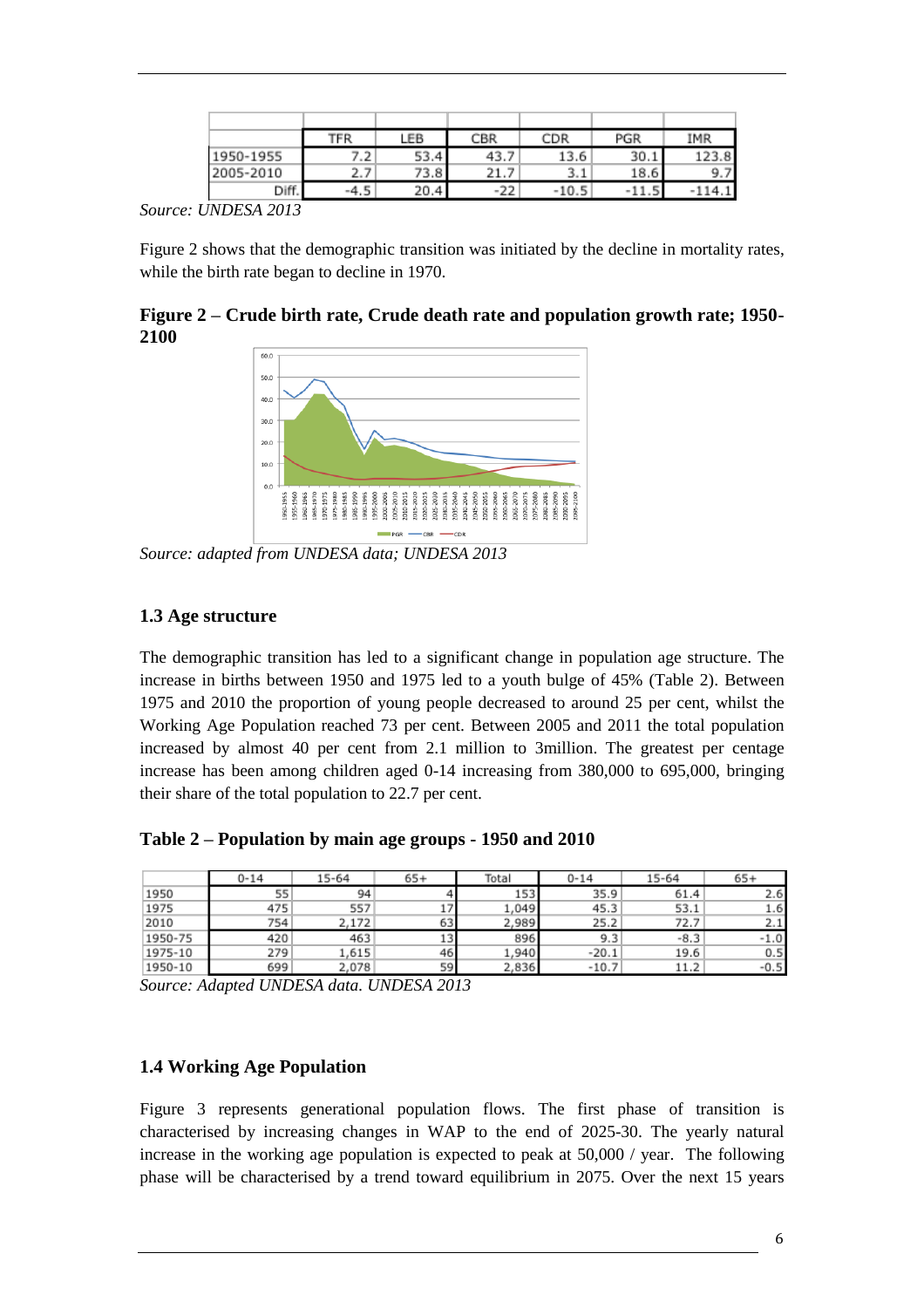WAP entries (of 50 to 60,000) will not be sufficient to meet employment demand. It should be noted that more than 90 per cent of people seeking a job (men and women, Kuwaiti and Non Kuwaiti) are first time job seekers.

<span id="page-6-1"></span>**Figure 3 – Working age population: generational entries, generational exits and generational balance - 1950-2100**



*Source: Adapted from UNDESA data. UNDESA 2013*

Figure 4 shows the natural and migration balance whose influence has almost doubled since 2000 but is expected to level off and decrease post 2015. Although given trends and data noted above this appears to be unrealistic.

# <span id="page-6-2"></span>**Figure 4: Working age population: generational balance, migration balance and total balance - 1950-2100**



<span id="page-6-0"></span>*Source: Adapted from UNDESA data. UNDESA 2013*

# **1.5 Foreign citizens**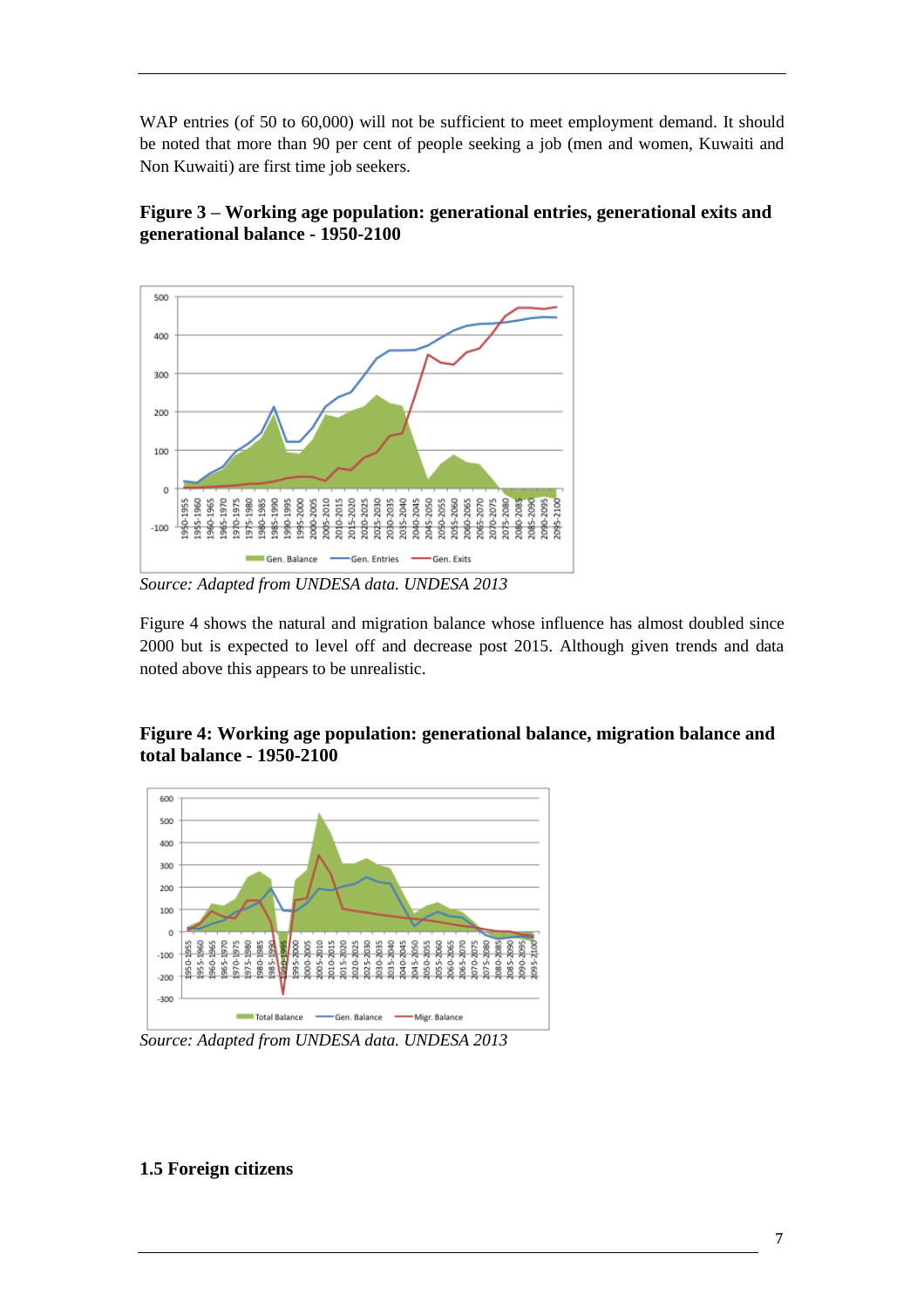A recent UNDESA publication<sup>1</sup> shows that the number of foreign citizen present in Kuwait is over 2 million. The number of expatriates has been steadily increasing since 2000. Foreign nationals make up  $83\%$  of the national labour force.<sup>2</sup>

|      | Males                 | Females                    | Total   | Fem/Total |  |  |  |  |  |
|------|-----------------------|----------------------------|---------|-----------|--|--|--|--|--|
|      | Migrants and refugees |                            |         |           |  |  |  |  |  |
| 1990 | 966                   | 619                        | 1585    | 39.0      |  |  |  |  |  |
| 2000 | 1013                  | 487                        | 1500    | 32.5      |  |  |  |  |  |
| 2010 | 1310                  | 562                        | 1872    | 30.0      |  |  |  |  |  |
| 2013 | 1419                  | 609                        | 2028    | 30.0      |  |  |  |  |  |
|      | Population            |                            |         |           |  |  |  |  |  |
| 1990 | 1 0 9 9               | 961                        | 2 0 6 0 | 46.7      |  |  |  |  |  |
| 2000 | 1 1 2 3               | 783                        | 1 906   | 41.1      |  |  |  |  |  |
| 2010 | 1788                  | 1 204                      | 2992    | 40.2      |  |  |  |  |  |
| 2013 | 2014                  | 1355                       | 3 3 6 9 | 40.2      |  |  |  |  |  |
|      |                       | % of migrants and refugees |         |           |  |  |  |  |  |
| 1990 | 88.0                  | 64.4                       | 77.0    |           |  |  |  |  |  |
| 2000 | 90.2                  | 62.2                       | 78.7    |           |  |  |  |  |  |
| 2010 | 73.3                  | 46.7                       | 62.6    |           |  |  |  |  |  |
| 2013 | 70.5                  | 44.9                       | 60.2    |           |  |  |  |  |  |

<span id="page-7-0"></span>**Table 2 – Migrants and refugees, and total population: 1990 – 2013** 

Source:

 $\overline{a}$ 

The number of foreign citizens as a percentage of the total population reached 78.7 per cent in 2000 and remains high at 60.2 per cent in 2013. The number of female expatriates has been steadily declining to 30 per cent in 2013. Male expatriates represent 70.5 of Kuwait's male population.

Foreigners in Kuwait originate from 40 countries, although the top 5 countries account for 76.9 per cent of immigrants. Indians represent more than 25% of total foreign population followed by Bangladesh (13.8 per cent) and Pakistanis (12 per cent) (Table 3).

<span id="page-7-1"></span>Indonesians are the only national group in which females are the majority (72.1 per cent). At the other extreme is Bangladesh (14.6 per cent) and India (2.9 per cent).

#### **Table 3 – Foreign citizens by country of origin**

<sup>&</sup>lt;sup>1</sup> UN, DESA (2006): 'International Migration in the Arab Region', UN Expert Group Meeting on International Migration and Development in the Arab Region, Beirut, 15-17 May 2006. UN/POP/EGM/2006/14 cited in Baldwin-Edwards M (2011) Labour immigration, labour markets and demographics in the GCC countries: national patterns and trends.

<sup>&</sup>lt;sup>2</sup> Baldwin-Edwards M (2011) Labour immigration, labour markets and demographics in the GCC countries: national patterns and trends.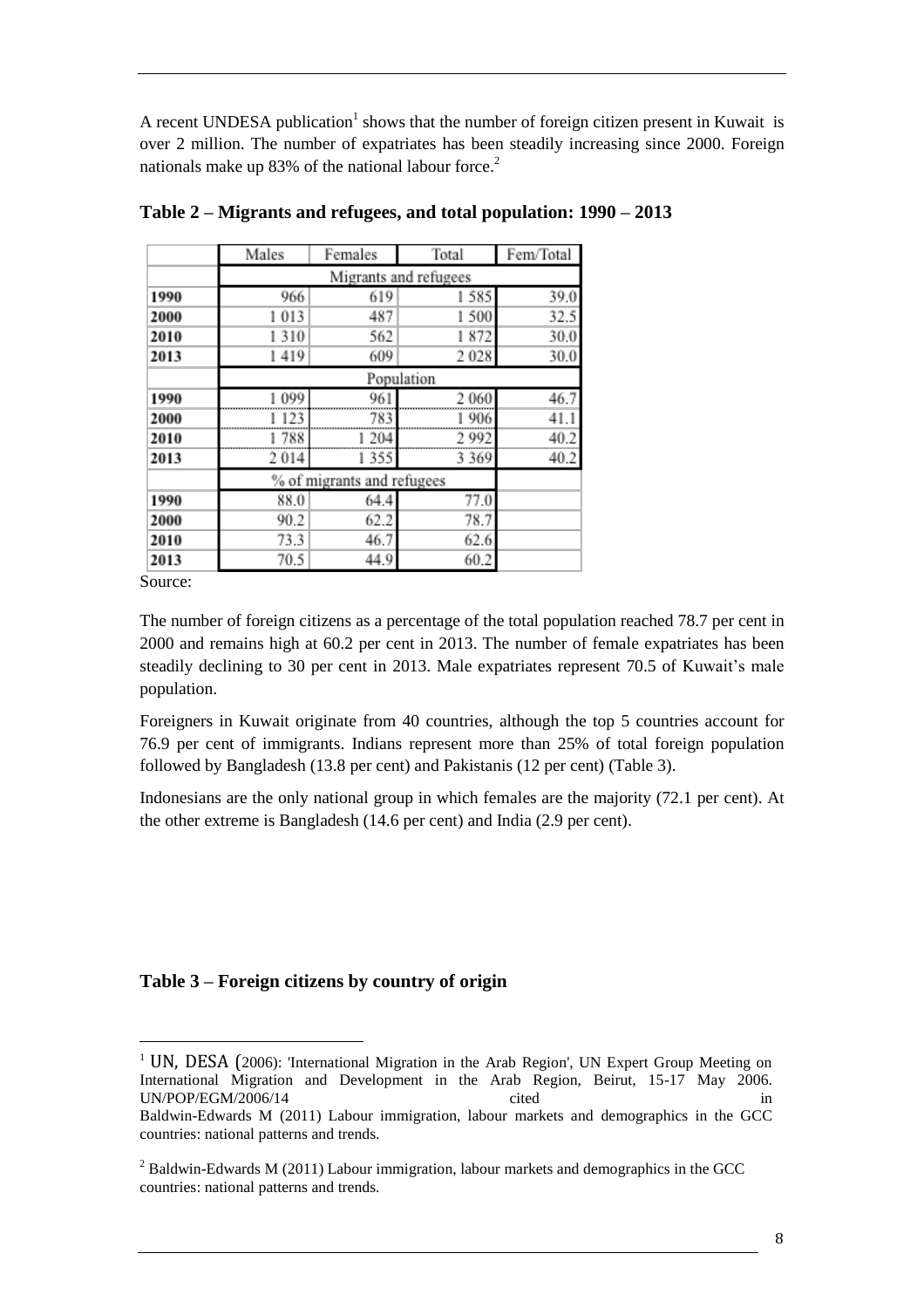|                    | Absolute value | F/T  | %    | Cum % |
|--------------------|----------------|------|------|-------|
| India              | 730 558        | 25.9 | 36.0 | 36.0  |
| Bangladesh         | 279 169        | 14.6 | 13.8 | 49.8  |
| Pakistan           | 244 281        | 24.9 | 12.0 | 61.8  |
| Egypt              | 182 342        | 37.1 | 9.0  | 70.8  |
| Philippines        | 122 214        | 27.7 | 6.0  | 76.9  |
| Indonesia          | 82 139         | 72.1 | 4.1  | 80.9  |
| Yemen              | 51 598         | 34.8 | 2.5  | 83.4  |
| Sudan              | 39 693         | 39.0 | 2.0  | 85.4  |
| Jordan             | 36 242         | 38.9 | 1.8  | 87.2  |
| Sri Lanka          | 27 251         | 49.7 | 1.3  | 88.5  |
| First 10 countries | 1795487        | 28.6 |      | 88.5  |
| Other countries    | 232 566        | 41.3 |      | 11.5  |
| Total              | 2028053        | 30.0 |      |       |

The Non Kuwaiti (Foreign) population has increased much more than the native population, 48.2 per cent versus 26.7 per cent. The same trend is present across all age groups. In 2011 Non Kuwaitis were made of 41.7 per cent of children, 72 per cent of the working age population and 36.2 per cent of the elderly.

The numbers of foreign (Non Kuwaiti) women has rapidly increased (69.8 per cent versus 36.9 per cent) so that the gender ratio of the Non Kuwaiti population has improved. 75 per cent of the inter census growth in Kuwait has been due to the arrival of foreigners particularly among the WAP. 9 out of 10 additional members of this group are Non Kuwaiti.

#### <span id="page-8-0"></span>**Table 4 - Contribution to population growth by Non Kuwaiti and women: total and by main age group**

|           | Contributions to population growth by Non Kuwaiti and women; total and by main age group |                                        |       |                                  |      |      |  |
|-----------|------------------------------------------------------------------------------------------|----------------------------------------|-------|----------------------------------|------|------|--|
|           |                                                                                          | Percentage contribution of Non Kuwaiti |       | Percentage contribution of women |      |      |  |
|           | Male                                                                                     | Female                                 | Total |                                  | NΚ   |      |  |
| $0 - 14$  | 46.3                                                                                     | 43.7                                   | 45.0  | 49.6                             | 47.0 | 48.5 |  |
| $15 - 64$ | 91.0                                                                                     | 92.1                                   | 91.6  | 47.5                             | 50.8 | 50.5 |  |
| $65+$     | 54.8                                                                                     | 32.7                                   | 43.5  | 60.8                             | 38.3 | 51.0 |  |
| Total     | 73.7                                                                                     | 73.7                                   | 73.,  | 49.7                             | 49.8 | 49.8 |  |

In general it may be stated that between 2005 and 2011 the Kuwaiti population while experiencing an increase in foreign workers, became younger and more equal in terms of male / female ratios.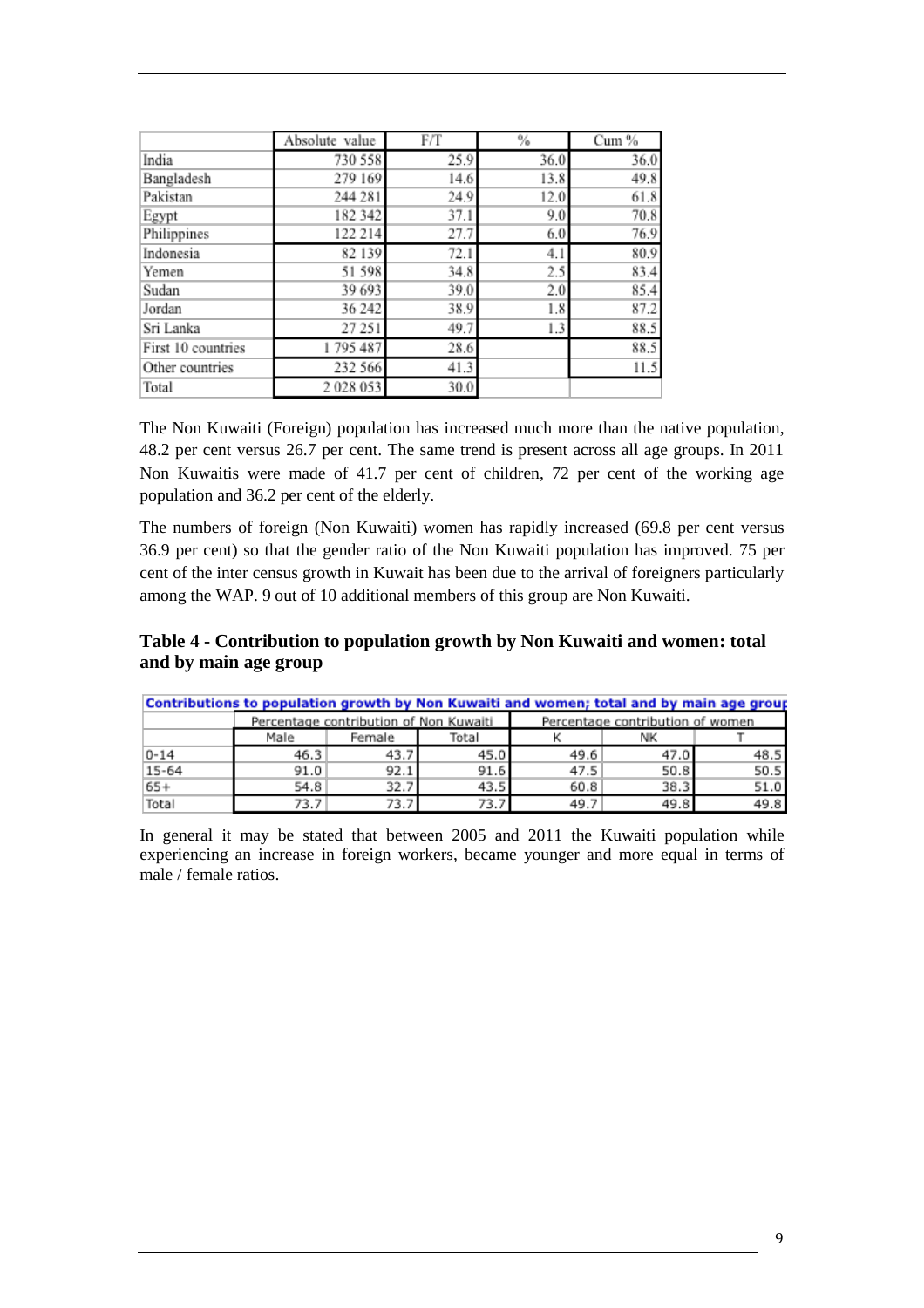#### <span id="page-9-0"></span>**2. Labour market**

 $\overline{a}$ 

#### <span id="page-9-1"></span>**2.1 Labour market segmentation in GCC and a 'race to the bottom' for workforce skills and wages**

Baldwin-Edwards (2011) notes that a complex set of labour market sectors (public-private, native-immigrant, male female, and formal-informal) interact and reinforce each other which constitute key elements of the GCC labour markets. These factors will continue to shape the evolution and structure of the GCC labour markets.

Throughout the Middle East and Northern Africa (MENA) region, there is a legacy of state intervention in the economy dating back to the 1950s and 1960s: after nationalization of major assets and direct control of economic production, the public sector emerged as the primary locus of employment.<sup>3</sup> Today the public sector is the main employer of GCC nationals. The sector offers relatively high wages, job security, social benefits and generous pensions. It also has shorter working hours than the private sector which has allowed many civil servants to engage in other 'businesses' . 4

Immigration became an economic driver as soon as oil exploitation began. In countries such as Kuwait that were rapidly undergoing social and economic development there was, however, an early (pre oil boom) demand for foreign workers. This growth was concentrated in construction, government bureaucracy and service sectors. In the early 1970s the total number of foreign workers across the GCC was estimated to be between 800,000 to 1.25 million.<sup>5</sup> In Kuwait the number of foreigner workers was 45% of the total workforce.

With the advent of the 'oil boom', the foreigner worker population doubled. Domestic political elites adopted and maintained a policy of not investing or promoting the education or skills of the national native workforce population. The policy aim was to utilize the plentiful supply of foreigner workers to accelerate economic development and construction rather than adopt long-term policies of developing the education and skills base of Kuwaiti nationals.<sup>6</sup>

Across GCC countries nationals tend to be employed in the public sector. Immigrants who are willing to accept lower wages, although better trained and more flexible than their native counterparts work in the private sector. Baldwin-Edwards<sup>7</sup> observes that the 'overlaying of the national/migrant distinction with the public/private sectors has had the effect of reinforcing segmentation, resulting in extreme disparities between employment in the two sectors' (p15). Furthermore 'In terms of skilled work, generally the local workers lack the required technical skills to perform the tasks required. Indigenous education has barely

<sup>3</sup> World Bank, 2008. The Road Not Traveled: Education Reform in the Middle East and North Africa. New York: World Bank.

<sup>4</sup> IMF, 2004. Emerging Strains in GCC Labor Markets. IMF Working Paper WP/04/71, International Monetary Fund.

<sup>5</sup> Winckler, O., 2009a. Arab Political Demography, second edition. Brighton: Sussex Academic Press.

<sup>6</sup> Ditto, M., 2010. Labor Migration in the GCC Countries, in Middle East Institute, Migration and the Gulf. Washington, DC: Middle East Institute, pp. 70–86.

<sup>7</sup> Baldwin-Edwards (2011) Labour immigration and labour markets in the GCC countries: national patterns and trends. Available at:

http://www.lse.ac.uk/IDEAS/programmes/kuwait/documents/Baldwin-Edwards,%20Martin.pdf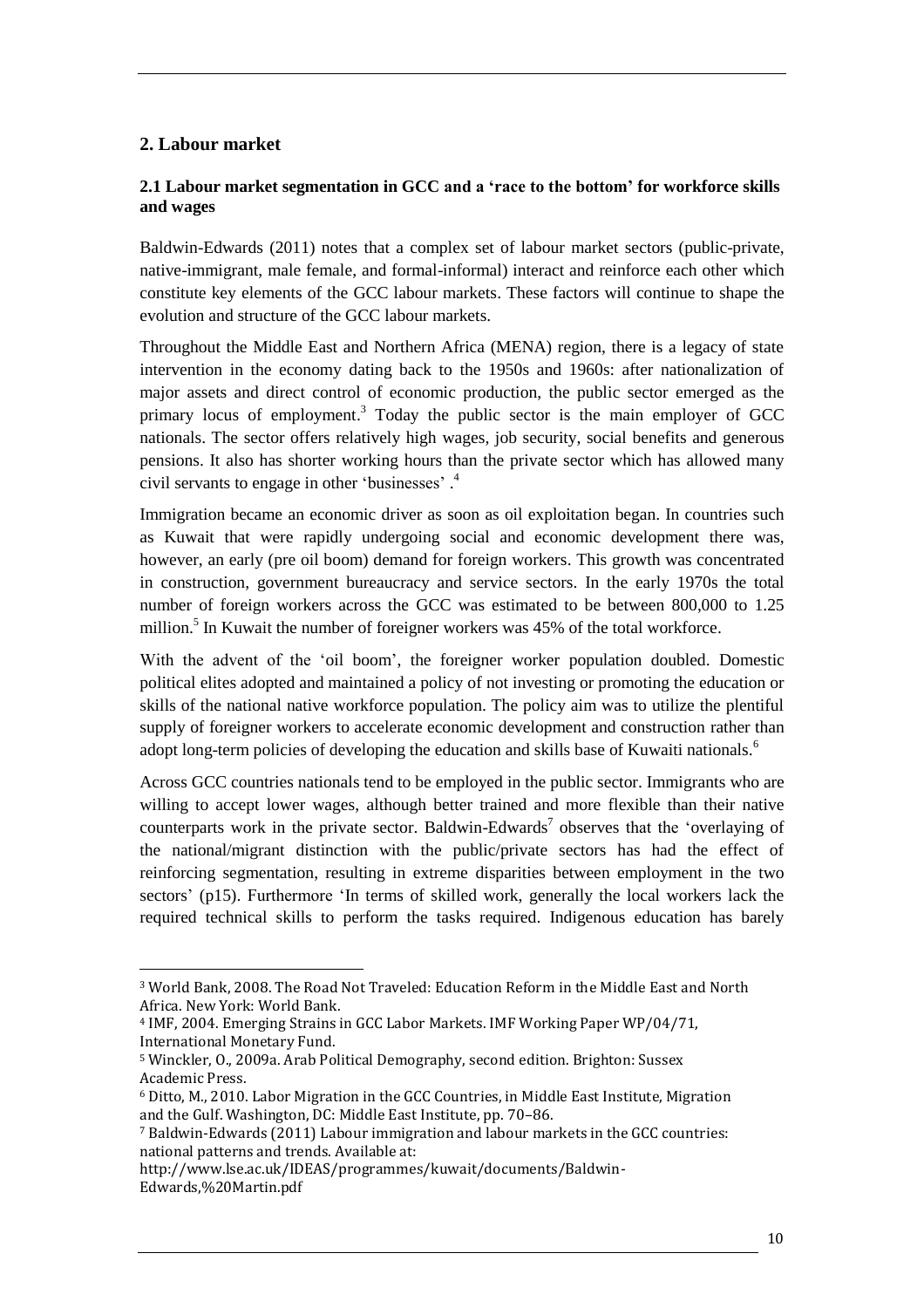changed over decades, maintaining traditional religious doctrines; university graduates rarely attain the necessary skills, with studies in the humanities and social sciences'. 8

Further Baldwin-Edwards notes that gender segregation in the labour market has reinforced public–private and native–immigrant disparities. For instance the limited amount of female employment (in the service sector) is divided between highly paid civil service posts for nationals and private household employment for migrant women

# <span id="page-10-0"></span>**2.2 Drivers of segmentation**

The specific type of labour market segmentation found in GCC countries and particularly in Kuwait has been driven by two factors. Firstly the Kafala, or sponsorship system. Through this system temporary workers are recruited by a sponsor (*the kafeel*). The worker is deemed to be a temporary 'guest' of their sponsor or employer and their rights and pay levels are restricted. As Winckler notes the large-scale supply of low-cost labour originating from Asia the effect has been a downward pressure on unskilled, semi-skilled and even skilled pay  $levels<sup>9</sup>$ .

Secondly 'privileged' state sector employment for nationals. This is the reason why the private sector is neither willing nor able to absorb the growing indigenous labour forces of the GCC countries. Equally, the lack of private sector investment in capital-intensive production, new technology and accompanying training and education has led according to Shaham<sup>10</sup> substantial declines in productivity over the last decade

Throughout the GCC there has been a 'race to the bottom' for employment paying very low wages. This is largely a result of almost unlimited supplies of unskilled and semi-skilled labour from Asia. Cultural or traditional barriers have also acted to self-exclude nationals from jobs in the service sector such as taxi-drivers, food-service clerks and all forms of household work that may be considered below that of native Kuwaiti to undertake and therefore the are the domain of foreign workers.<sup>11</sup> Given the size of the low wage and informal employment sectors across the GCC there is surprisingly little data or research on these sectors.

## <span id="page-10-1"></span>**2.3 Employment, labour force and working age population**

 $\overline{a}$ 

<sup>8</sup> Baldwin-Edwards (2011) Labour immigration and labour markets in the GCC countries: national patterns and trends. Available at:

http://www.lse.ac.uk/IDEAS/programmes/kuwait/documents/Baldwin-

Edwards,%20Martin.pdf

<sup>9</sup> Winckler, O., 2009b. Labor and Liberalization: The Decline of the GCC Rentier System, in J. Teiterlbaum (ed.), Political Liberalization in the Persian Gulf. New York: Columbia

University Press, pp. 59–85

<sup>10</sup> Shaham, D., 2009. Foreign Labor in the Arab Gulf: Challenges to Nationalization. al Nakhlah, Fall 2008,

http://fletcher.tufts.edu/al\_nakhlah/Fall2008/DhaliaShahamANformat.pdf

<sup>11</sup> Baldwin-Edwards (2011) Labour immigration and labour markets in the GCC countries: national patterns and trends. Available at:

http://www.lse.ac.uk/IDEAS/programmes/kuwait/documents/Baldwin-Edwards,%20Martin.pdf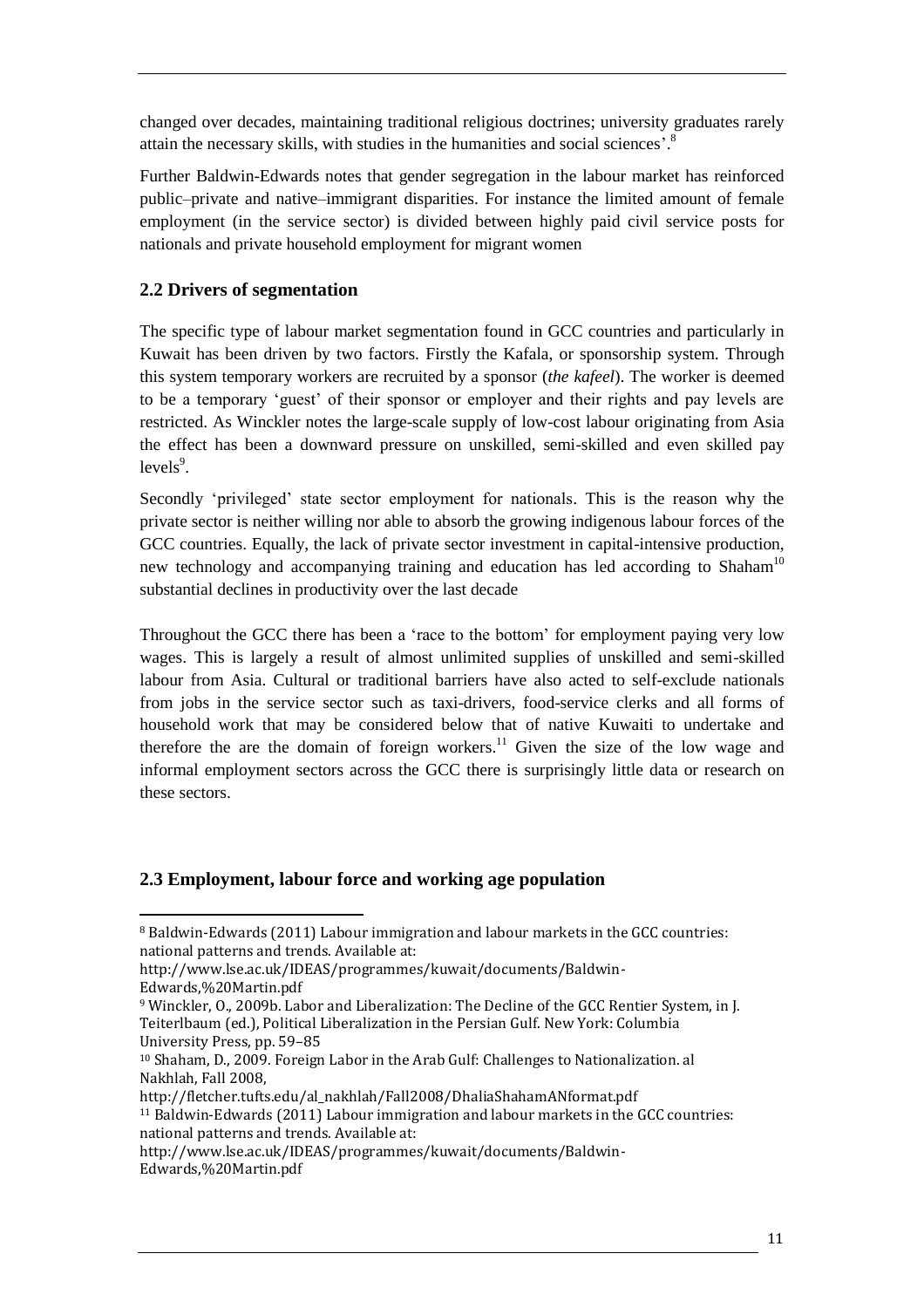Between 2005 and 2011, 611,000 jobs were created, corresponding to 54.4 increase. This increase in employment was paralleled by a more pronounced increase in the labour force (654,000 equal to 57 per cent), while WAP (15+ ) increased by 706,000 (43.4 per cent).

The percentage increase in employment was slightly higher for nationals (57.3 per cent) than migrants (53.7 per cent). The contribution of Kuwaiti nationals to the growth in employment, labour force and the working age population has been modest equating to 19.4 per cent, 20.4 per cent and 21.4 per cent, respectively. The contribution of Non Kuwaiti is inverse. 80.6 per cent (employment), 79.6 per cent (labour force) and 78.6 per cent of the WAP (Table 5).

|              | Kuwaiti |       |       |       | Non Kuwaiti |         |         | Total |         |
|--------------|---------|-------|-------|-------|-------------|---------|---------|-------|---------|
|              | М       | F     | т     | М     | F           |         | М       | F     |         |
| 2005         |         |       |       |       |             |         |         |       |         |
| Employed     | 135.4   | 71.6  | 207.0 | 705.5 | 211.6       | 917.1   | 840.8   | 283.2 | 1,124.0 |
| Unemployed   | 7.1     | 3.1   | 10.2  | 10.0  | 2.2         | 12.2    | 17.1    | 5.2   | 22.4    |
| Labour Force | 142.5   | 74.7  | 217.1 | 715.5 | 213.8       | 929.2   | 858.0   | 288.4 | 1,146.4 |
| 2011         |         |       |       |       |             |         |         |       |         |
| Employed     | 188.1   | 137.5 | 325.6 | 971.1 | 438.6       | 1,409.7 | 1,159.2 | 576.1 | 1,735.3 |
| Unemployed   | 4.8     | 9.7   | 14.4  | 13.1  | 14.9        | 27.9    | 17.8    | 24.5  | 42.4    |
| Labour Force | 192.9   | 147.2 | 340.0 | 984.1 | 453.5       | 1,437.6 | 1,177.0 | 600.6 | 1,777.7 |
| 2005-11      |         |       |       |       |             |         |         |       |         |
| Employed     | 52.7    | 65.9  | 118.6 | 265.6 | 227.0       | 492.6   | 318.4   | 292.9 | 611.3   |
| Unemployed   | $-2.3$  | 6.6   | 4.3   | 3.1   | 12.7        | 15.7    | 0.7     | 19.3  | 20.0    |
| Labour Force | 50.4    | 72.5  | 122.9 | 268.7 | 239.7       | 508.4   | 319.1   | 312.2 | 631.3   |
| 2005-11      |         |       |       |       |             |         |         |       |         |
| Employed     | 39.0    | 92.0  | 57.3  | 37.7  | 107.3       | 53.7    | 37.9    | 103.4 | 54.4    |
| Unemployed   | $-32.8$ | 216.6 | 42.0  | 30.5  | 583.1       | 129.2   | 4.2     | 369.2 | 89.5    |
| Labour Force | 35.4    | 97.1  | 56.6  | 37.6  | 112.1       | 54.7    | 37.2    | 108.3 | 55.1    |

<span id="page-11-1"></span>

| Table 5 – Main labour market variables by sex and nationality. absolute values, |
|---------------------------------------------------------------------------------|
| absolute change and per cent change. 2005 and 2011                              |

<span id="page-11-0"></span>**Figure 5 – Kuwait contributions to Employment, Labour Force and WAP Growth between 2005 and 2011 by sex.** 



Unemployment has almost doubled, passing from 22,000 to 44,000 in Kuwait. The most significant increases have been concentrated among women 5,000 to 25,000, and especially Non Kuwaiti women (from 2,000 to 15,000).

The per centage increase in terms of the number of women in the labour market and as a proportion of the working age population has been much more pronounced than that of men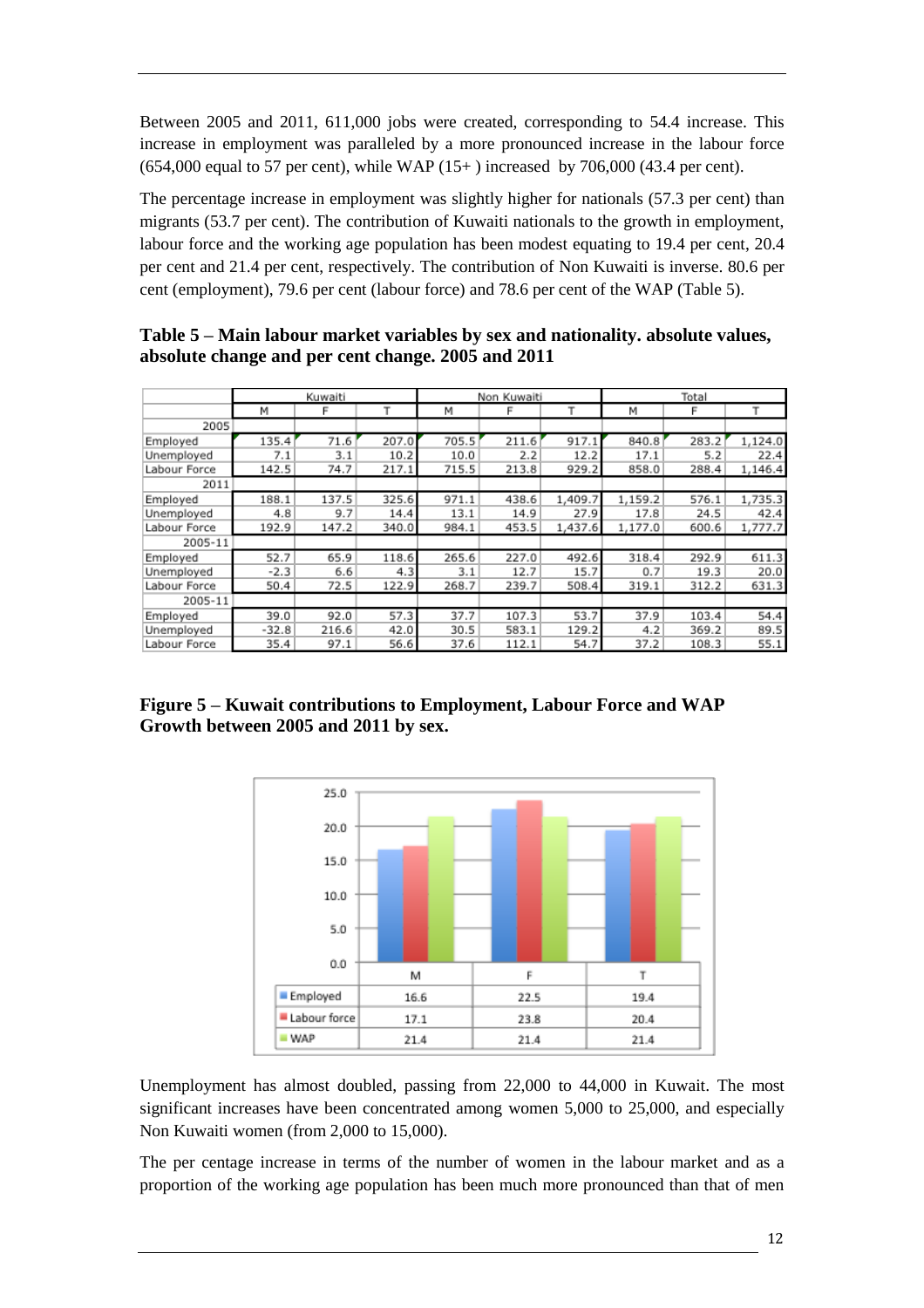both for Kuwaiti and Non Kuwaiti citizens (Table 5)While the percentage of women in employment and the labour force has augmented from 25.2 per cent to around 33.2 per cent, the number of women experiencing unemployment has increased from 23.4 to 46 per cent. The situation of Kuwaiti women with respect to unemployment remains more problematic than that of Non Kuwaitis: there has been an increase from 30 and 17.9 per cent to 51.7 and 42.5 per cent.

The increase in the share of women in the GCC and Kuwait labour force is a result of the wider changing social and economic roles of women in the region.<sup>12</sup> The participation of women in the Kuwaiti labour force is higher than the regional average.

<span id="page-12-1"></span>**Table 6 –Main labour market variables; percentage of women, 2005 and 2011**

|              |         | 2005           |       | 2011    |                |       |  |
|--------------|---------|----------------|-------|---------|----------------|-------|--|
|              | Kuwaiti | Noin Kuwaiti I | Total | Kuwaiti | Noin Kuwaiti I | Total |  |
| Employed     | 34.6    | 23.1           | 25.2  | 42.2    | 31.1           | 33.2  |  |
| Unemployed   | 30.0    | 17.9           | 23.4  | 51.7    | 42.5           | 46.0  |  |
| Labour Force | 34.4    | 23.0           | 25.2  | 42.9    | 31.4           | 33.7  |  |

The proportion of Non Kuwaitis in labour force and employment has not substantially changed: it remains around 83 per cent for men and 76 per cent for women. Essentially approximately 80 per cent of the jobs available are occupied by immigrants.

# <span id="page-12-2"></span>**Table 7 – Population by main age group and main labour market variables; per centage of Non Kuwaiti, 2005 and 2011**

|                      |      | 2005   |       | 2011 |        |       |
|----------------------|------|--------|-------|------|--------|-------|
|                      | Male | Female | Total | Male | Female | Total |
| Employed             | 83.9 | 74.7   | 81.6  | 83.8 | 76.1   | 81.2  |
| Persins seking empl. | 58.5 | 41.6   | 54.5  | 66.0 | 57.3   | 62.0  |
| Labour Force         | 83.4 | 74.1   | 81.1  | 83.3 | 75.2   | 80.5  |

# <span id="page-12-0"></span>**2.4 Labour market indicators**

Data shows that:

 $\overline{a}$ 

- Between 2005 and 2011 the Total Employment to Population Ratio (RoE) has notably increased from 62 to 73.2 per cent. This is due to the positive dynamic of both specific indicators: that for men has increased from 76.2 to 84 per cent and for women from 39.9 per cent to 58.1 per cent;
- The rate of employment has significantly increased both for Non Kuwaiti and Kuwaiti; the first from 33 to 47.6 per cent, the second from 77.4 to 83.6 per cent;

<sup>12</sup> Zovighian D (2012) "Gulf Women's Participation in the Labour Market: Participation in the Labour, Care and Social Protection in Patrialchal Systems." Refers to increased educational levels, changing patterns of fertility and marriage and, to some extent, with a progressive alteration of the dominant male breadwinner model.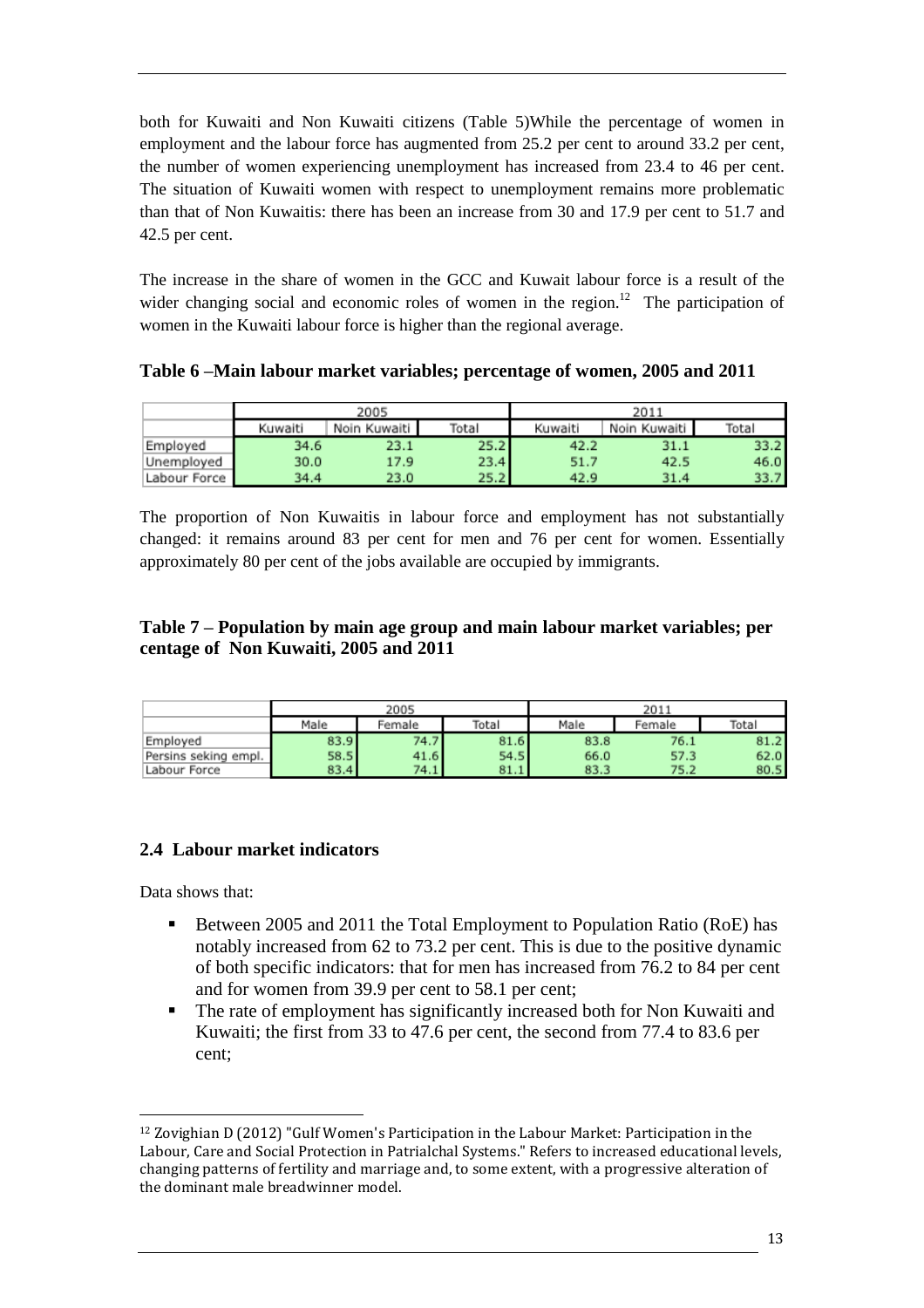• The performance of women has been more dynamic than that of men, especially for Kuwaiti nationals; the rate of employment of Kuwaiti women has in fact increased from 22.2 per cent to 39.2 per cent, while that of Non Kuwaiti women from 54.6 68.5 per cent.

The differential between the Employment to Population Ratios of Kuwaiti nationals and of foreign citizens has decreased but remains extremely pronounced. This is a clear indication of existence of a dual labour market in Kuwait.

|             | 2005 |      |      |      | 2011 |      |      | 2005-2011 |      |  |
|-------------|------|------|------|------|------|------|------|-----------|------|--|
|             | М    | F    | T    | М    | F    | m    | М    | F         | T    |  |
| Kuwaiti     |      |      |      |      |      |      |      |           |      |  |
| RoE         | 44.3 | 22.2 | 33.0 | 56.4 | 39.2 | 47.6 | 12.1 | 17.0      | 14.6 |  |
| RoU         | 5.0  | 4.1  | 4.7  | 5.9  | 8.5  | 7.0  | 1.0  | 4.4       | 2.3  |  |
| RoA         | 46.6 | 23.2 | 34.6 | 65.5 | 46.6 | 55.8 | 18.8 | 23.4      | 21.2 |  |
| Non Kuwaiti |      |      |      |      |      |      |      |           |      |  |
| RoE         | 88.4 | 54.6 | 77.4 | 92.9 | 68.5 | 83.6 | 4.5  | 13.8      | 6.2  |  |
| RoU         | 1.4  | 1.0  | 1.3  | 2.3  | 3.7  | 2.8  | 0.9  | 2.7       | 1.5  |  |
| RoA         | 89.6 | 55.2 | 78.4 | 95.1 | 71.1 | 86.0 | 5.4  | 15.9      | 7.6  |  |
| Total       |      |      |      |      |      |      |      |           |      |  |
| RoE         | 76.2 | 39.9 | 62.0 | 84.0 | 58.1 | 73.2 | 7.9  | 18.2      | 11.2 |  |
| RoU         | 2.0  | 1.8  | 2.0  | 2.9  | 4.9  | 3.6  | 0.9  | 3.1       | 1.6  |  |
| RoA         | 77.7 | 40.6 | 63.2 | 86.6 | 61.1 | 75.9 | 8.8  | 20.5      | 12.7 |  |

## <span id="page-13-2"></span>**Table 8 – Main labour market indicators by sex and nationality: 2005 and 2011**

<span id="page-13-1"></span>



Between 2005 and 2011 unemployment increased both for Kuwaiti and Non Kuwaiti - men and women. Rates above frictional levels of unemployment are 3.7% for Non Kuwaiti men and 5.9% Kuwait men and 8.7% for women.

## <span id="page-13-0"></span>**2.5 Employment by sector**

In 2011 employment in the productive sectors (Agriculture, Industry and Construction) represented 18.7 per cent of total national employment. In 2005 the share of these sectors was 23.2 per cent. While Industry had remained almost unchanged (-0.3 per cent), Agriculture has almost halved, becoming a marginal employment sector. Construction has shrunk 3% (Table 6).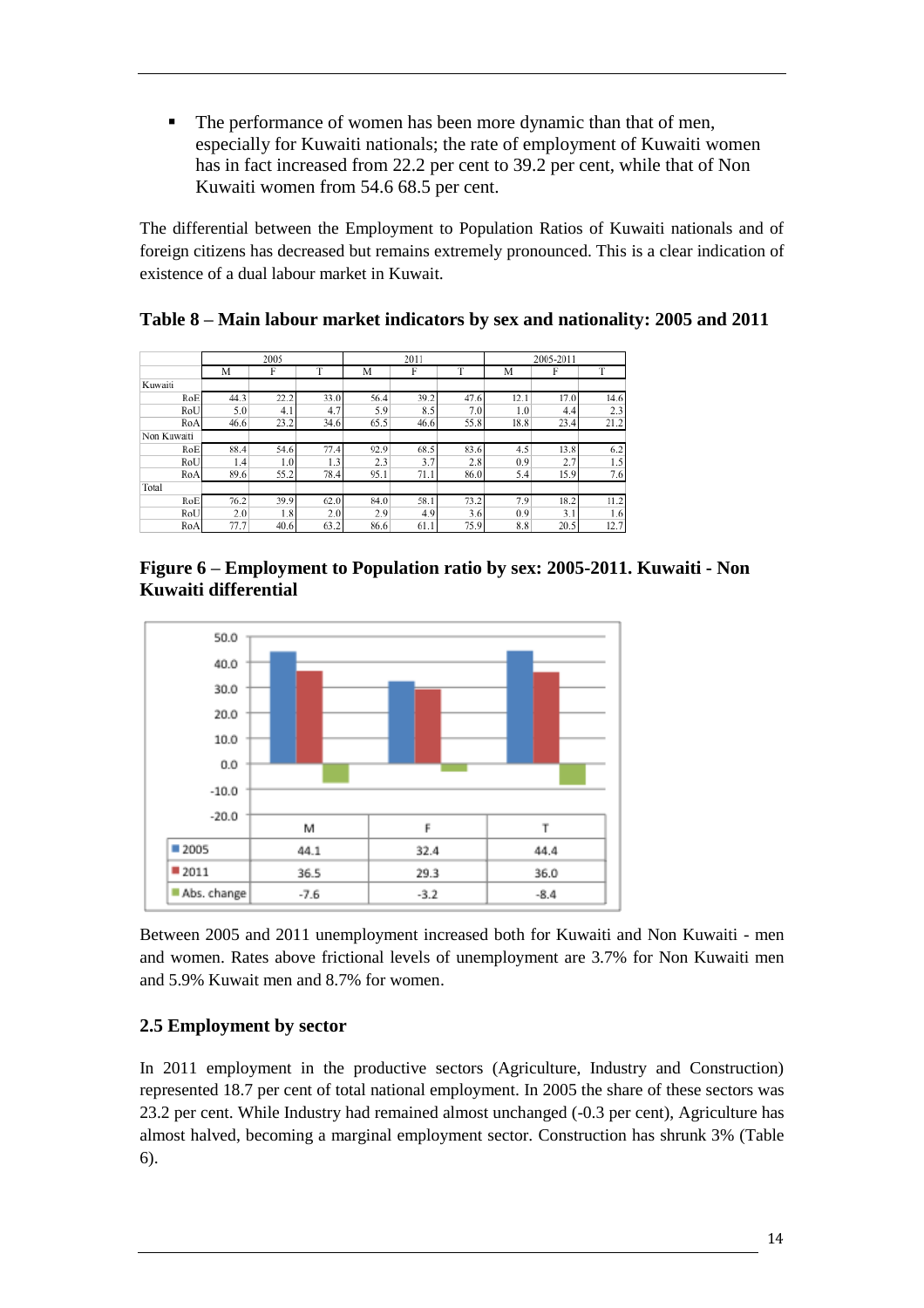Private services shrank from 22 to 14.8 per cent. The Public sector shrank by 2.4 per cent. Real Estate (+3.2 per centage points) and the Private Households sector (+11.2 per centage points) experienced increases.

In 2011 a third of the employed worked in the Private Households sector, a quarter in the Public sector, a slightly lower figure in the Private Service sector and less than one fifth in the Productive sectors.

<span id="page-14-1"></span>

| Table 9 – Employed by sex, nationality and sector; absolute value and per |
|---------------------------------------------------------------------------|
| centage composition. 2005                                                 |

|                | Kuwaiti                |                |       |       | Nopn Kuwaiti |       |       | Total  |        |  |
|----------------|------------------------|----------------|-------|-------|--------------|-------|-------|--------|--------|--|
|                | Male                   | Female         | Total | Male  | Female       | Total | Male  | Female | Total  |  |
|                |                        | Absolute value |       |       |              |       |       |        |        |  |
| Agriculture.   | 0.2                    | 0.0            | 0.2   | 29.9  | 0.1          | 30.0  | 30.1  | 0.1    | 30.2   |  |
| Industry       | 9.7                    | 1.1            | 10.8  | 58.1  | 2.3          | 60.5  | 67.8  | 3.5    | 71.3   |  |
| Construction   | 1.8                    | 0.3            | 2.1   | 155.5 | 2.6          | 158.0 | 157.3 | 2.9    | 160.2  |  |
| Serv.(Private) | 12.6                   | 4.0            | 16.6  | 214.6 | 16.2         | 230.8 | 227.2 | 20.2   | 247.4  |  |
| Real estate    | 2.1                    | 0.6            | 2.7   | 55.2  | 5.0          | 60.3  | 57.4  | 5.6    | 63.0   |  |
| Ser.(Public)   | 108.1                  | 65.0           | 173.1 | 93.2  | 32.7         | 125.9 | 201.4 | 97.6   | 299.0  |  |
| PH             | 0.1                    | 0.1            | 0.2   | 94.9  | 151.0        | 245.9 | 95.0  | 151.1  | 246.1  |  |
| Others         | 1.5                    | 0.7            | 2.1   | 4.9   | 1.7          | 6.6   | 6.3   | 2.4    | 8.7    |  |
| Total          | 136.1                  | 71.8           | 207.8 | 706.3 | 211.7        | 918.0 | 842.4 | 283.5  | 1125.9 |  |
|                | Percentage composition |                |       |       |              |       |       |        |        |  |
| Agriculture.   | 0.1                    | 0.1            | 0.1   | 4.2   | 0.0          | 3.3   | 3.6   | 0.0    | 2.7    |  |
| Industry       | 7.1                    | 1.6            | 5.2   | 8.2   | 1.1          | 6.6   | 8.0   | 1.2    | 6.3    |  |
| Construction   | 1.3                    | 0.4            | 1.0   | 22.0  | 1.2          | 17.2  | 18.7  | 1.0    | 14.2   |  |
| Serv.(Private) | 9.2                    | 5.6            | 8.0   | 30.4  | 7.7          | 25.1  | 27.0  | 7.1    | 22.0   |  |
| Real estate    | 1.6                    | 0.8            | 1.3   | 7.8   | 2.4          | 6.6   | 6.8   | 2.0    | 5.6    |  |
| Ser.(Public)   | 79.5                   | 90.5           | 83.3  | 13.2  | 15.4         | 13.7  | 23.9  | 34.4   | 26.6   |  |
| PH             | 0.1                    | 0.1            | 0.1   | 13.4  | 71.3         | 26.8  | 11.3  | 53.3   | 21.9   |  |
| Others         | 1.1                    | 0.9            | 1.0   | 0.7   | 0.8          | 0.7   | 0.7   | 0.8    | 0.8    |  |
| Total          | 100.0                  | 100.0          | 100.0 | 100.0 | 100.0        | 100.0 | 100.0 | 100.0  | 100.0  |  |

<span id="page-14-2"></span>

| Table 10 – Employed by sex, nationality and sector: absolute value and per |  |
|----------------------------------------------------------------------------|--|
| centage composition. 2011                                                  |  |

<span id="page-14-0"></span>

|                | Kuwaiti |        |       |       | Nopn Kuwaiti           |        | Total  |        |        |
|----------------|---------|--------|-------|-------|------------------------|--------|--------|--------|--------|
|                | Male    | Female | Total | Male  | Female                 | Total  | Male   | Female | Total  |
| Agriculture.   | 0.6     | 0.4    | 1.1   | 23.5  | 0.8                    | 24.3   | 24.2   | 1.2    | 25.4   |
| Industry       | 13.8    | 2.5    | 16.4  | 83.2  | 4.7                    | 87.9   | 97.0   | 7.3    | 104.3  |
| Construction   | 3.1     | 1.5    | 4.6   | 170.3 | 20.8                   | 191.1  | 173.4  | 22.3   | 195.7  |
| Serv.(Private) | 18.7    | 10.0   | 28.6  | 208.1 | 21.2                   | 229.3  | 226.7  | 31.2   | 257.9  |
| Real estate    | 8.9     | 4.6    | 13.5  | 128.1 | 11.9                   | 140.0  | 137.0  | 16.5   | 153.5  |
| Ser.(Public)   | 143.2   | 118.3  | 261.5 | 103.2 | 56.0                   | 159.2  | 246.5  | 174.3  | 420.8  |
| PH             | 0.0     | 0.0    | 0.0   | 253.1 | 321.6                  | 574.8  | 253.1  | 321.6  | 574.8  |
| Others         | 1.2     | 1.1    | 2.3   | 3.2   | 2.7                    | 5.9    | 4.4    | 3.8    | 8.2    |
| Total          | 189.6   | 138.4  | 328.0 | 972.8 | 439.8                  | 1412.6 | 1162.4 | 578.2  | 1740.6 |
|                |         |        |       |       | Percentage composition |        |        |        |        |
| Agriculture.   | 0.3     | 0.3    | 0.3   | 2.4   | 0.2                    | 1.7    | 2.1    | 0.2    | 1.5    |
| Industry       | 7.3     | 1.8    | 5.0   | 8.6   | 1.1                    | 6.2    | 8.3    | 1.3    | 6.0    |
| Construction   | 1.6     | 1.1    | 1.4   | 17.5  | 4.7                    | 13.5   | 14.9   | 3.9    | 11.2   |
| Serv.(Private) | 9.8     | 7.2    | 8.7   | 21.4  | 4.8                    | 16.2   | 19.5   | 5.4    | 14.8   |
| Real estate    | 4.7     | 3.3    | 4.1   | 13.2  | 2.7                    | 9.9    | 11.8   | 2.9    | 8.8    |
| Ser.(Public)   | 75.6    | 85.5   | 79.7  | 10.6  | 12.7                   | 11.3   | 21.2   | 30.1   | 24.2   |
| PH             | 0.0     | 0.0    | 0.0   | 26.0  | 73.1                   | 40.7   | 21.8   | 55.6   | 33.0   |
| Others         | 0.6     | 0.8    | 0.7   | 0.3   | 0.6                    | 0.4    | 0.4    | 0.7    | 0.5    |
| Total          | 100.0   | 100.0  | 100.0 | 100.0 | 100.0                  | 100.0  | 100.0  | 100.0  | 100.0  |

**Figure 7 – Sectors share in employment: 2005 and 2011 and absolute variation**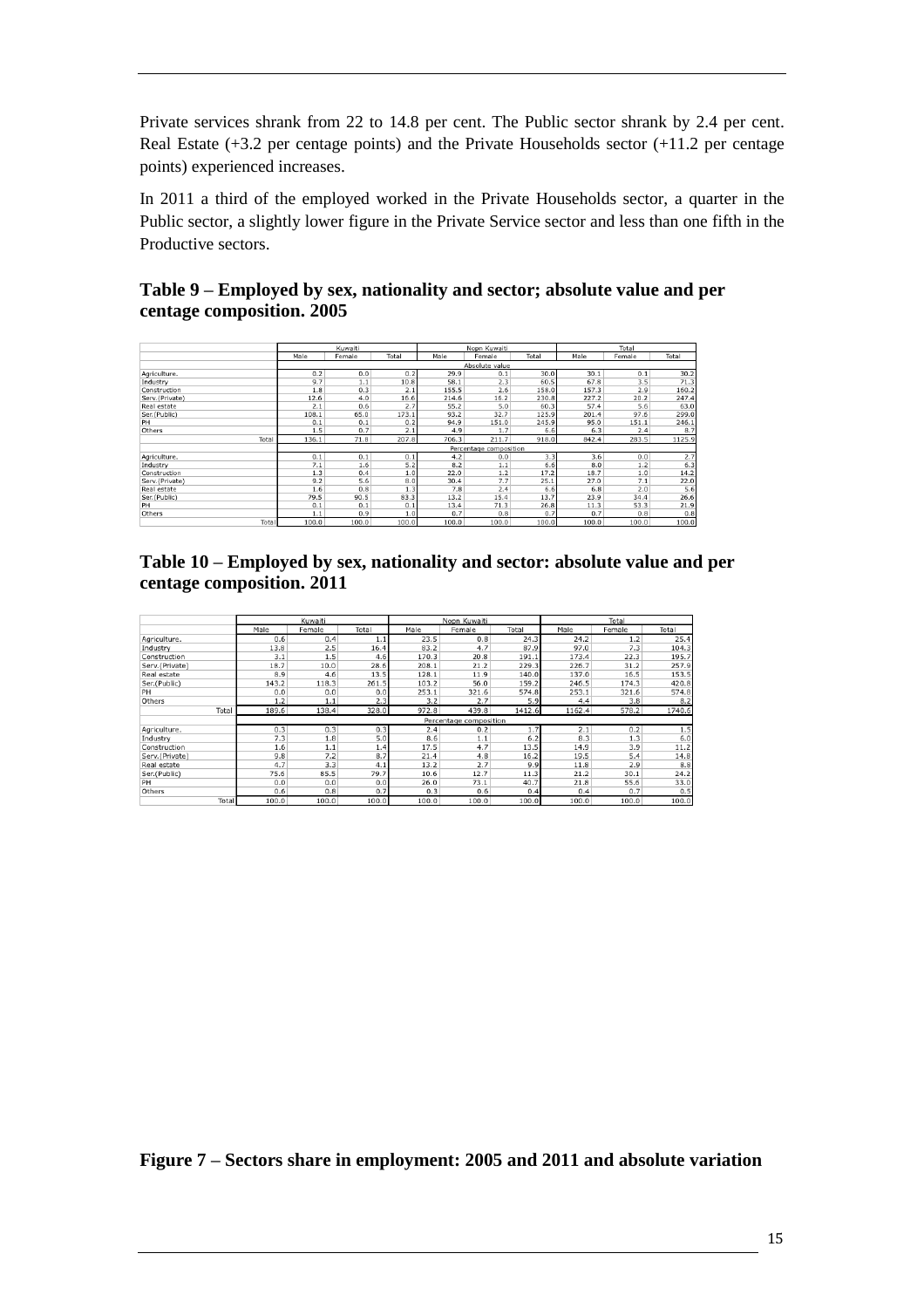

Between the two Kuwaiti census the number of non-Kuwaiti workers has declined substantially across sectors especially in Public, Private services and Real estate. They have experienced a small increase in the Private household sector. As a result the concentration of non-Kuwaiti workers in the Private Household sector has increased.

In 2011 more than 40 per cent worked in the private household sector versus 26.8 per cent in 2005. A further 41 per cent of non-Kuwaiti workers are concentrated in Private service sector, Construction and the Public sector. However the share of these 3 sectors had substantially declined since in 2005 when they accounted for 56.1 per cent of employment for non-Kuwaiti workers. Real estate now accounts for almost 10 per cent of non-Kuwaiti employment.

In spite of these labour market changes Kuwaitis still occupy 86 per cent of the Public sector jobs. 13

|                |      | Percentage of NK |        | Percentage distribution of NK |       |        |  |
|----------------|------|------------------|--------|-------------------------------|-------|--------|--|
|                | 2005 | 2011             | Diff   | 2017                          | 2023  | Diff   |  |
| Agrr.          | 99.3 | 95.9             | $-3.5$ | 3.3                           | 1.7   | $-1.5$ |  |
| Industry       | 84.8 | 84.3             | $-0.5$ | 6.6                           | 6.2   | $-0.4$ |  |
| Constrution    | 98.7 | 97.6             | $-1.0$ | 17.2                          | 13.5  | $-3.7$ |  |
| Serv.(Private) | 93.3 | 88.9             | $-4.4$ | 25.1                          | 16.2  | $-8.9$ |  |
| Real estate    | 95.7 | 91.2             | $-4.5$ | 6.6                           | 9.9   | 3.3    |  |
| Ser.(Public)   | 42.1 | 37.8             | $-4.3$ | 13.7                          | 11.3  | $-2.4$ |  |
| PH             | 99.9 | 100.0            | 0.1    | 26.8                          | 40.7  | 13.9   |  |
| Others         | 75.7 | 72.2             | $-3.5$ | 0.7                           | 0.4   | $-0.3$ |  |
| Total          | 81.5 | 81.2             | $-0.4$ | 100.0                         | 100.0 | 0.0    |  |

<span id="page-15-0"></span>**Table 7 – Non Kuwaiti workers; per centage in the main economic sectors and per centage distribution by main economic sector.**

Almost all women work in the service sector (94 per cent). The difference between Kuwaiti and non-Kuwaiti women is small - 96 per (Kuwaiti) and 93.4 per cent (Non Kuwaitis). However the distribution of the two nationalities is quite different.

The vast majority of Kuwaiti women work in the Public Service sector (85.7 per cent) while the Private Service sector absorbs 7.2 per cent and the Real Estate 3.3 per cent. Non Kuwaiti

http://www.lse.ac.uk/IDEAS/programmes/kuwait/documents/Baldwin-Edwards,%20Martin.pdf

 $\overline{a}$ 

<sup>13</sup> Baldwin-Edwards (2011) Labour immigration and labour markets in the GCC countries: national patterns and trends. Available at: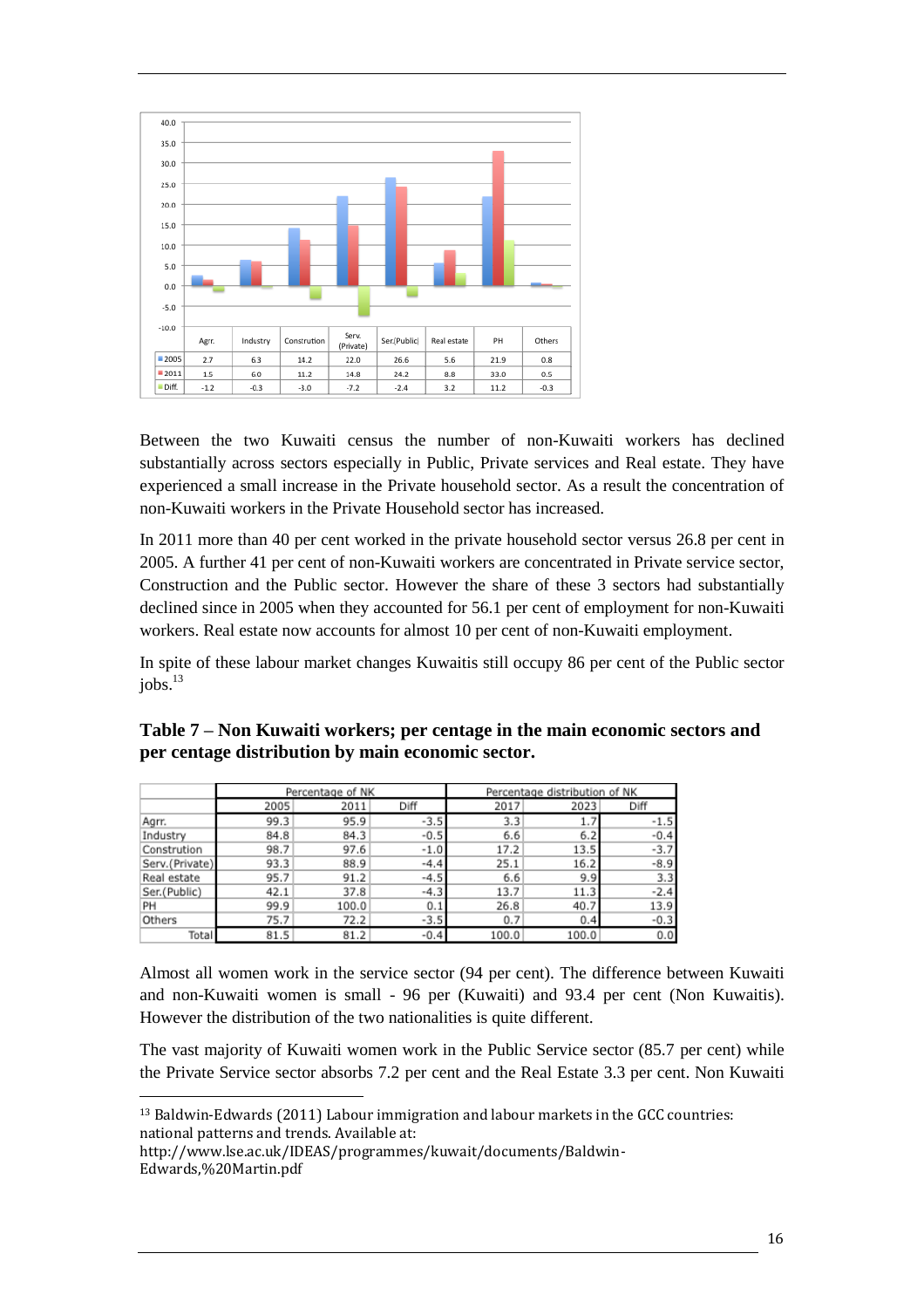women are largely concentrated in the Private Household sector - 73.1 per cent. The remainder work mainly in the Private Service (4.8 per cent), Construction (4.7 per cent) and Real Estate (2.7 per cent).

It must be emphasized that since 2005 the concentration of Kuwaiti women has slightly diminished since their share in the Public sector has decreased and those of the Private Sector and of the Real estate have increased. In addition the distribution of Non Kuwaiti women shows an increase in the presence in the Private household sector and in Construction and a decline in the Public and Private Service sector.

Data seem therefore to suggest a substitution of Kuwaiti women to Non Kuwaiti women in the Private Service sector, but also an injection of more Kuwaiti men than women in the Public sector.

Women represent the majority (56 per cent) in the Private Household, while their presence is relevant also in the Public service sector (41.4 per cent). Their presence is just above 10 per cent in the Private service sectors (12.1 per cent), Construction (11.4 per cent) and real Estate (10.8 per cent).

|                |         | % of women in each sector |        | Distribution of women by sector |        |        |  |  |  |
|----------------|---------|---------------------------|--------|---------------------------------|--------|--------|--|--|--|
|                | К       | NK                        | Total  | К                               | NK     | Total  |  |  |  |
|                | 2005    |                           |        |                                 |        |        |  |  |  |
| Agrr.          | 21.4    | 0.3                       | 0.4    | 0.1                             | 0.0    | 0.0    |  |  |  |
| Industry       | 10.5    | 3.9                       | 4.9    | 1.6                             | 1.1    | 1.23   |  |  |  |
| Constrution    | 14.7    | 1.6                       | 1.8    | 0.4                             | 1.2    | 1.02   |  |  |  |
| Serv.(Private) | 24.2    | 7.0                       | 8.2    | 5.6                             | 7.7    | 7.14   |  |  |  |
| Real estate    | 21.0    | 8.4                       | 8.9    | 0.8                             | 2.4    | 1.98   |  |  |  |
| Ser.(Public)   | 37.5    | 25.9                      | 32.7   | 90.5                            | 15.4   | 34.44  |  |  |  |
| PH             | 44.2    | 61.4                      | 61.4   | 0.1                             | 71.3   | 53.31  |  |  |  |
| Others         | 31.2    | 26.1                      | 27.3   | 0.9                             | 0.8    | 0.84   |  |  |  |
| Total          | 34.5    | 23.1                      | 25.2   | 100.0                           | 100.0  | 100.00 |  |  |  |
|                |         |                           |        | 2011                            |        |        |  |  |  |
| Agrr.          | 40.5    | 3.3                       | 4.9    | 0.3                             | 0.2    | 0.2    |  |  |  |
| Industry       | 15.4    | 5.4                       | 7.0    | 1.8                             | 1.1    | 1.3    |  |  |  |
| Constrution    | 33.4    | 10.9                      | 11.4   | 1.1                             | 4.7    | 3.9    |  |  |  |
| Serv.(Private) | 34.9    | 9.2                       | 12.1   | 7.2                             | 4.8    | 5.4    |  |  |  |
| Real estate    | 34.1    | 8.5                       | 10.8   | 3.3                             | 2.7    | 2.9    |  |  |  |
| Ser.(Public)   | 45.2    | 35.2                      | 41.4   | 85.5                            | 12.7   | 30.1   |  |  |  |
| PH             |         | 56.0                      | 56.0   | 0.0                             | 73.1   | 55.6   |  |  |  |
| Others         | 46.4    | 46.2                      | 46.2   | 0.8                             | 0.6    | 0.7    |  |  |  |
| Total          | 42.2    | 31.1                      | 33.2   | 100.0                           | 100.0  | 100.0  |  |  |  |
|                |         |                           |        |                                 |        |        |  |  |  |
| Agrr.          | 19.1    | 3.0                       | 4.4    | 0.2                             | 0.1    | 0.2    |  |  |  |
| Industry       | 4.9     | 1.5                       | 2.1    | 0.2                             | 0.0    | 0.0    |  |  |  |
| Constrution    | 18.6    | 9.2                       | 9.6    | 0.7                             | 3.5    | 2.8    |  |  |  |
| Serv.(Private) | 10.7    | 2.2                       | 3.9    | 1.6                             | $-2.8$ | $-1.7$ |  |  |  |
| Real estate    | 13.0    | 0.1                       | 1.9    | 2.5                             | 0.3    | 0.9    |  |  |  |
| Ser.(Public)   | 7.7     | 9.2                       | 8.8    | $-5.0$                          | $-2.7$ | $-4.3$ |  |  |  |
| PH             | $-44.2$ | $-5.5$                    | $-5.4$ | $-0.1$                          | 1.8    | 2.3    |  |  |  |
| Others         | 15.1    | 20.1                      | 18.9   | $-0.2$                          | $-0.2$ | $-0.2$ |  |  |  |
| Total          | 7.7     | 8.1                       | 8.0    | 0.0                             | 0.0    | 0.0    |  |  |  |

# <span id="page-16-0"></span>**Table 11 – Women (%) in the main economic sectors and per centage distribution by sector.**

The segmentation by sector, nationality and gender is apparent when examining the dynamic of employment in the inter-census period.

For total employment 99.2 per cent of the observed increase is accounted for by 5 sectors: 53 per cent by the Private households sector, 19.8 per cent by the Public Service, 14.7 per cent by Real estate, 5.8 by Construction and 5.4 by Industry. More than half of the employment employment increase has been as a result of the expansion of domestic house services, one fifth in the public sector and only 11.2 per cent by productive sectors, A relevant observation in relation to the need for future migrant labour is that in 2011 that for every Kuwaiti citizen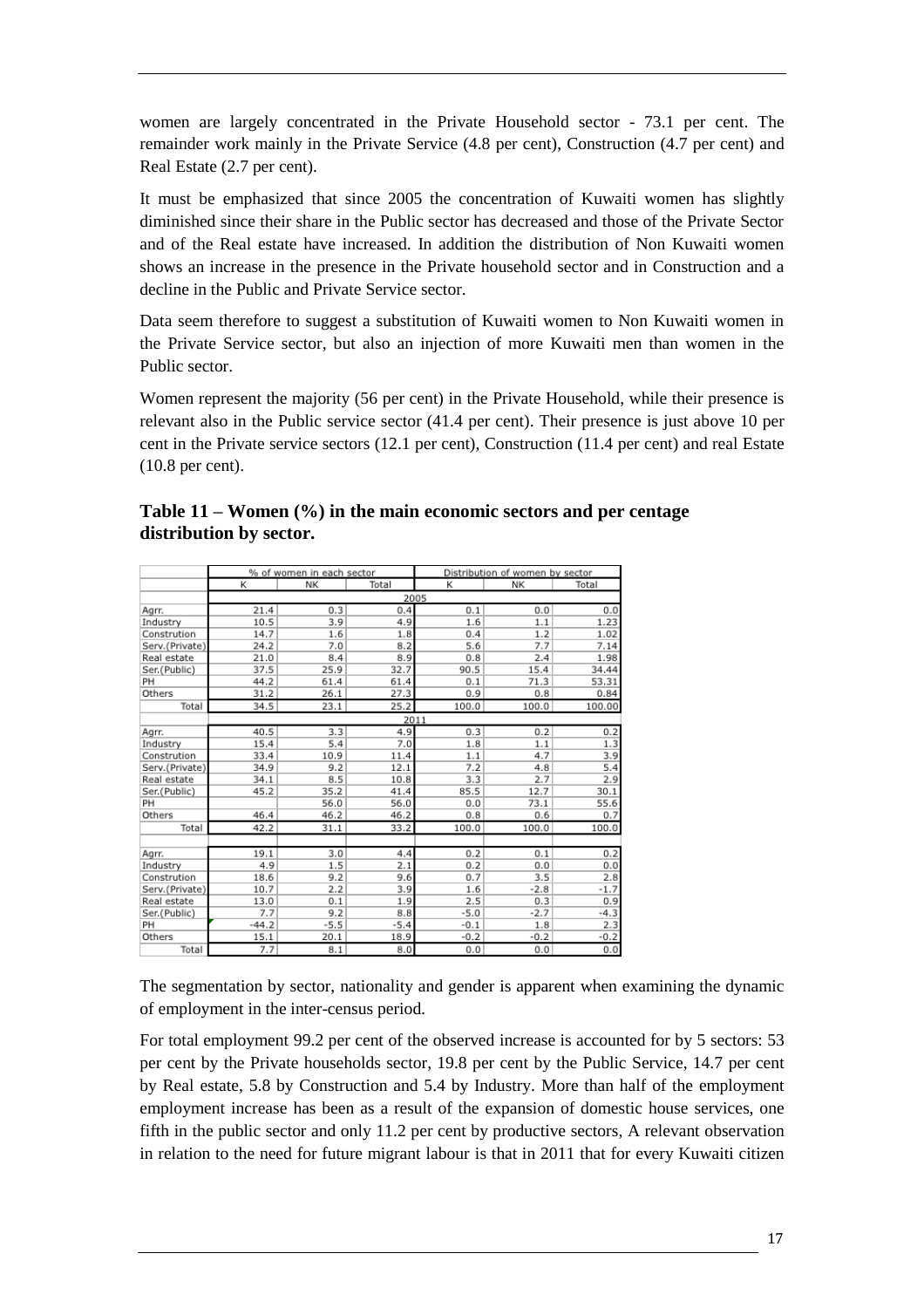there were 527 non-Kuwaiti servants, and between 2005 and 2011 the ratio between additional servants and additional citizens has been 1.4

Segmentation is even more pronounced when examining the labour market experiences of Kuwaitis and non-Kuwaitis. In the case of the Kuwaiti citizen the main contribution originates from the Public sector (73.6 per cent), followed by the Private Service sector and Real Estate, with values around 10 per cent, and finally by Industry (4.6 per cent) and Construction (2.1 per cent). On the other end, in the case of Non Kuwaiti citizens, two thirds of the employment growth has come from the Private Household sector, followed by Real Estate with 15.9 per cent. The other three sectors with values around 6 per cent are the Public sector, Construction, and Industry.

<span id="page-17-1"></span>**Figure 8 – Sectors contributions to Total Employment growth between 2005 and 2011** 



<span id="page-17-2"></span>**Figures 9 and 10 – Sectors contributions to Kuwaiti and Non Kuwaiti employment growth between 2005 and 2011.**

<span id="page-17-0"></span>